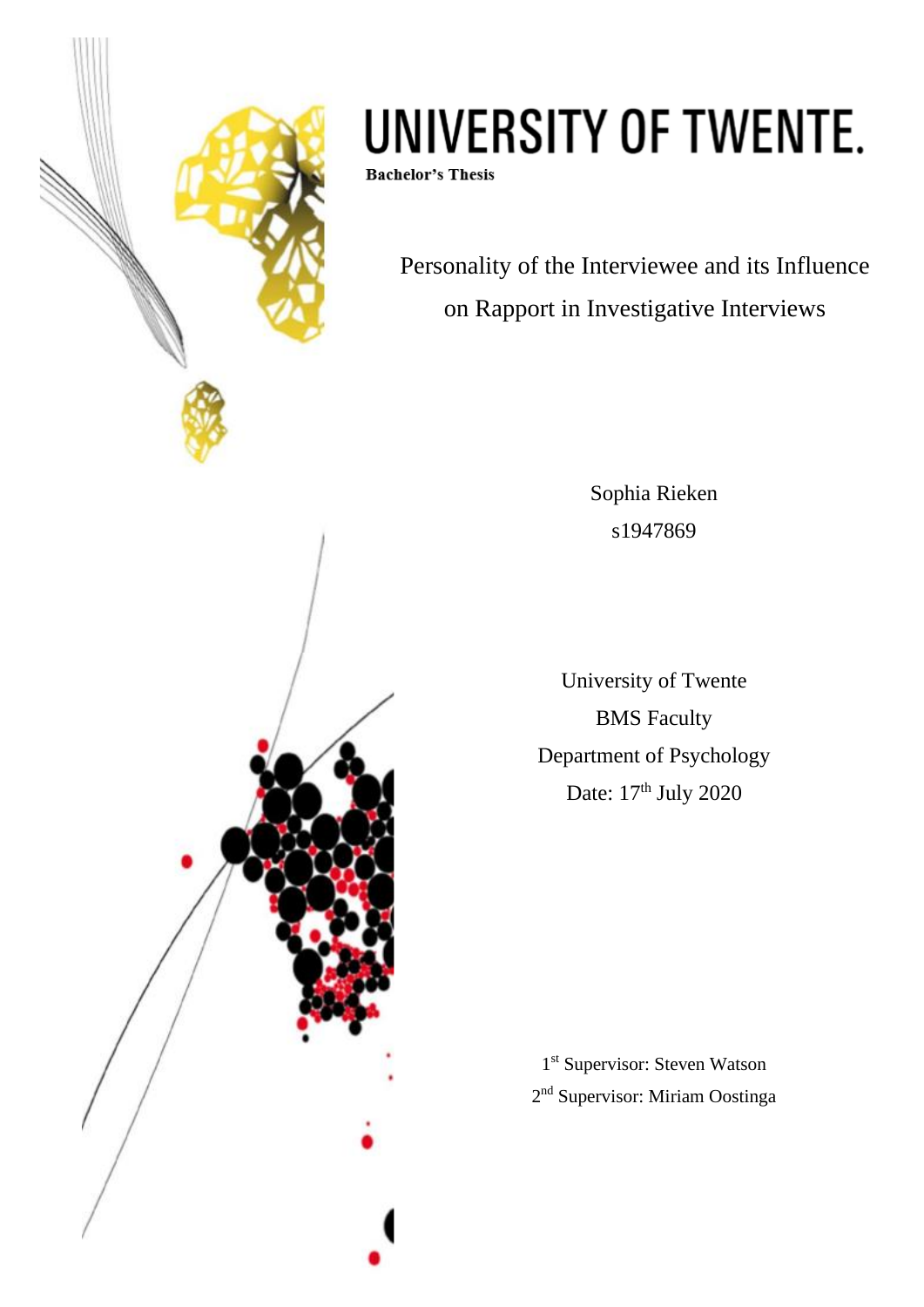### **Abstract**

Despite the large focus on techniques, such as building rapport and approaches like accusatory or humanitarian styles, that are most effective in investigative interviews, it remains unclear what role the personality of the interviewee plays and in how far techniques need to be tailored. Therefore, this study aims to investigate how the personality of the interviewee mediates the relationship between interview style and rapport. The study was completely carried out online. First, a survey investigated the personality of the participants (n = 50) based on the Big Five Model of Personality. Following, investigative interviews about a crime vignette, in which an iPhone was stolen, in either the accusatory or humanitarian condition, were conducted through a video call. Lastly, a follow up survey examined how much rapport the participants build with the interviewer. A significantly larger amount of rapport appeared in the humanitarian condition compared to the accusatory condition. This study was not able to detect significant moderation effects for most of the personality traits. Nonetheless, an exploratory analysis found a moderation effect of low agreeableness. While the humanitarian approach was maximally effective at low levels agreeableness, the accusatory approach was maximally ineffective. Even though the results generally suggest that the police do not need to tailor their approaches, as most traits did not proof as a moderator, agreeableness needs to be investigated further. Especially because agreeableness is an important trait in criminal investigations, future research should be directed towards the effect of low agreeableness, to strengthen the exploratory findings of this study.

*Keywords:* Investigative interviews, rapport, personality, accusatory vs humanitarian approaches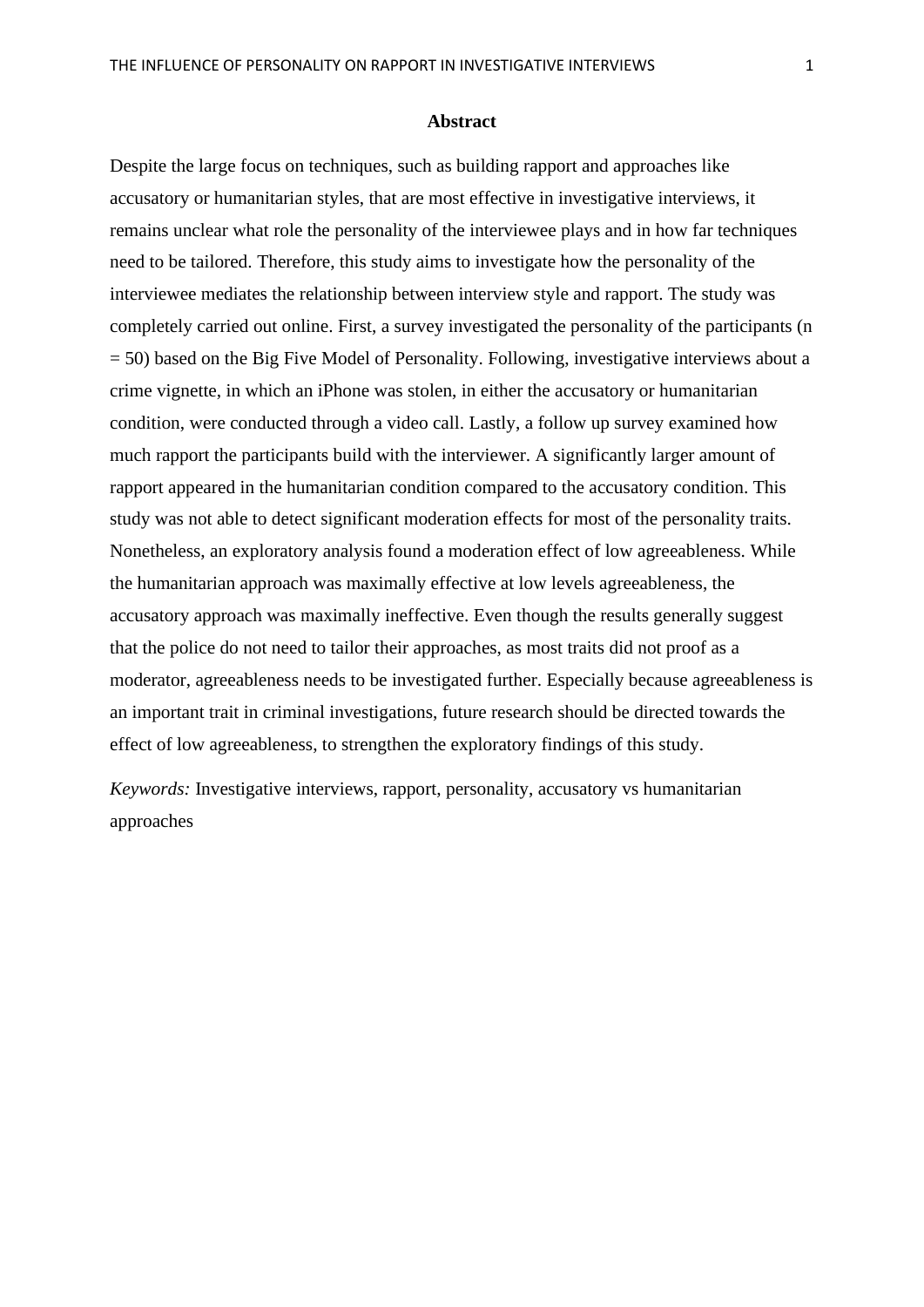# Table of Contents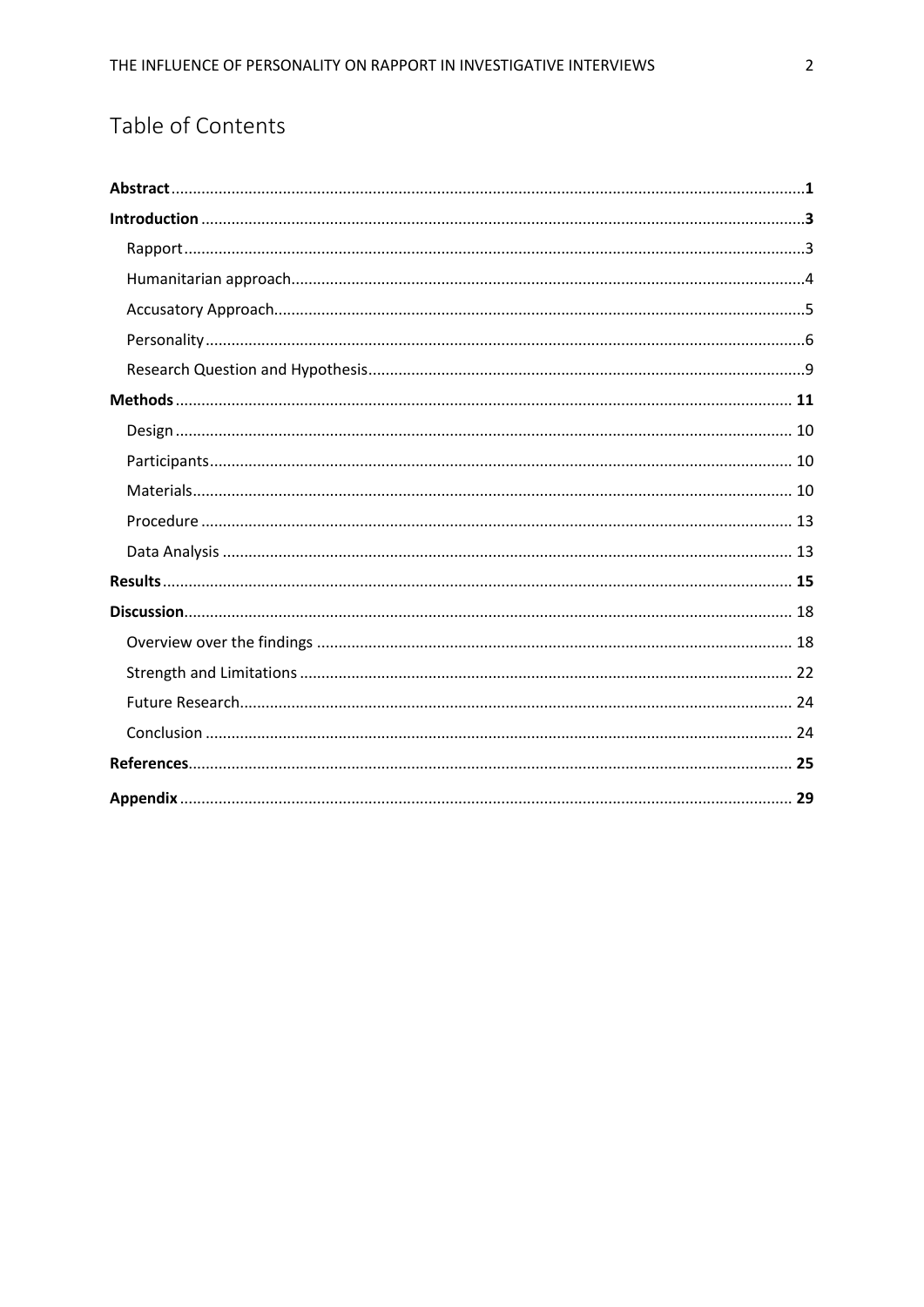### **Personality of the Interviewee and its Influence on Rapport in Investigative Interviews**

The discussion about criminal investigation interviews and the techniques, made use of by interrogators and police officers, has been an active area of research for the last 25 years. Moreover, the discussion about effectiveness and issues in investigative interviews also reached the attention of the society over the last years, mainly through media. One example for the media hype around criminal investigations, is the series "The Confession Tapes", that was published by Netflix in 2017, in which true examples of false confessions are explained very much in the light of mistakes made during the investigative interview. To resolve issues such as wrongful convictions and to increase the amount of information retrieved, one useful technique is building rapport, which is shown to improve memory (Collins, Lincoln & Frank, 2002), increase the amount of useful information (Abbe & Brandon, 2013) and increase trust and cooperation (Drolet & Morris, 2000). However, building rapport is not of equal ease with all interviewees, as personality characteristics such as Agreeableness (Wang, Gratch, & Rey, 2009) and Extraversion (Brixey & Novick, 2019) influence the process of rapport building. Moreover, also the rather neglected characteristics such as Neuroticism and Conscientiousness are assumed to effect rapport building. While the personality characteristics of the interviewer have been in the focus of a lot of studies, the personality of the interviewee has been rather neglected, even though existing literature indicates an influence. Thus, this study will focus on how the personality of the interviewee influences rapport building in investigative interviews.

### **Rapport**

To build up a theoretical framework, the first step is to define the most important concepts. Firstly, Abbe and Brandon (2014) conceptualize rapport building as "a smooth, positive interpersonal interaction". According to Tickle-Degnen and Rosenthal (1990) rapport is comprised out of three basic concepts: mutual attentiveness, positivity, which can be expressed through caring and friendliness and lastly coordination, which refers to the harmony within a communication.

Research shows that rapport building can have favourable influences on the outcome of the interview. As pointed out by Abbe and Brandon (2013), rapport building is used to build up working alliances. That means that both, the interviewer as well as the suspect work together towards resolving the issue. If the suspect has the feeling that the interviewer is building this working alliance during the interview, the amount of educed information can be increased (Abbe & Brandon, 2013). Moreover, rapport improves the memory of witnesses in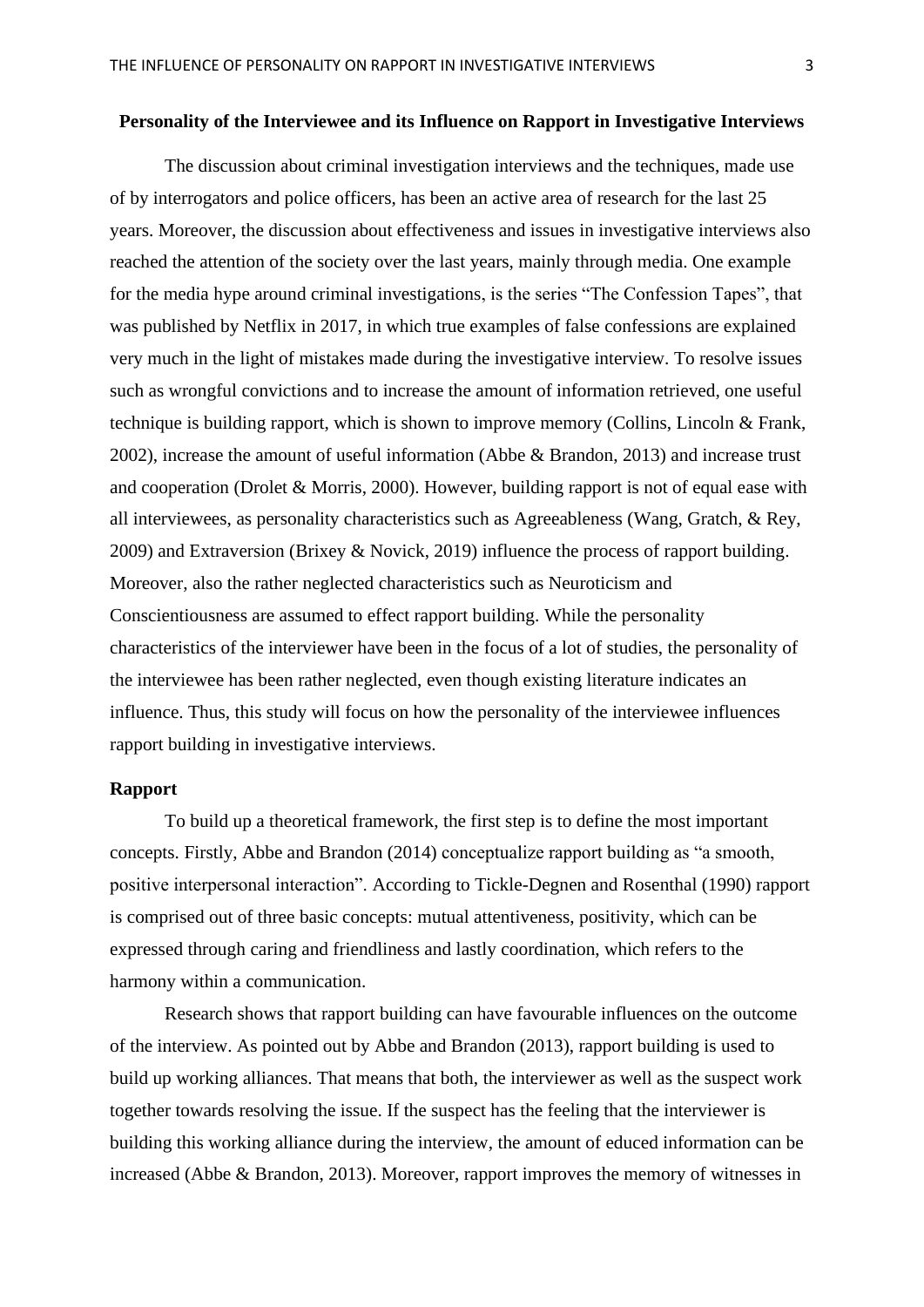investigative interviews, through providing freedom to speak in free narrative methods and providing time to retrieve information (Collins et al., 2002). Thus, an enhancement of the amount and quality of the information retrieved could be observed in rapport models in comparison to other methods. This makes rapport an important concept in investigative interviews.

In order to gain deeper insights into what aspects are related to rapport, it is important to look at how rapport can be built. Abbe and Brandon (2014) point out seven aspects for building and maintaining rapport. According to the results of Abbe and Brandon (2014), the seven techniques include *Immediacy Behaviour, Active Listening, Mimicry, Contrast, Self-Disclosure,* and lastly, establishing a *Common Ground*. The seven techniques display that rapport building is a complex mechanism that may require different behaviours for different interviewees.

Even though rapport is important for the success of an investigative interview, police officers often fail to build and maintain rapport (Walsh & Bull, 2012). The reasons for the difficulties in building rapport have not yet been discovered. Nonetheless, one assumption could be, that rapport is not a universal technique that is effective for every interviewee. Therefore, tailoring the approaches might be necessary (Ackley, Mack, Beyer, & Erdberg, 2010) as the personality of the interviewee, might play a role in determining how much rapport can be built.

The largely unknown mechanism and the yet undeniable positive effect that rapport has on the quality of the interview underline the importance of further investigation on how rapport operates in investigative interviews and when it is most effective.

### **Humanitarian approach**

When it comes to building rapport, one interview style that is especially important is the humanitarian or information-gathering approach, that is based on rapport. The goal of the approach is to gather as much information as possible rather than reaching a confession (Vrij et al., 2017). During the interview, the interviewer should have an open mind and dismiss the already known information (Bull, 2018). Moreover, the interviewee is allowed to talk without being interrupted and only after the suspect was able to present his or her side of the story, evidence and inconsistencies are brought to the table (Vrij, Hope, & Fisher, 2014).

According to the PEACE model, that was one of the first nationally recognized humanitarian models for interviewing in the UK, five stages are essential for the interview (Bull, 2018). The stages, that are acronyms of the word PEACE, include *Planning and Preparing* in the first phase and *Explaining and Engaging* in the second phase. The third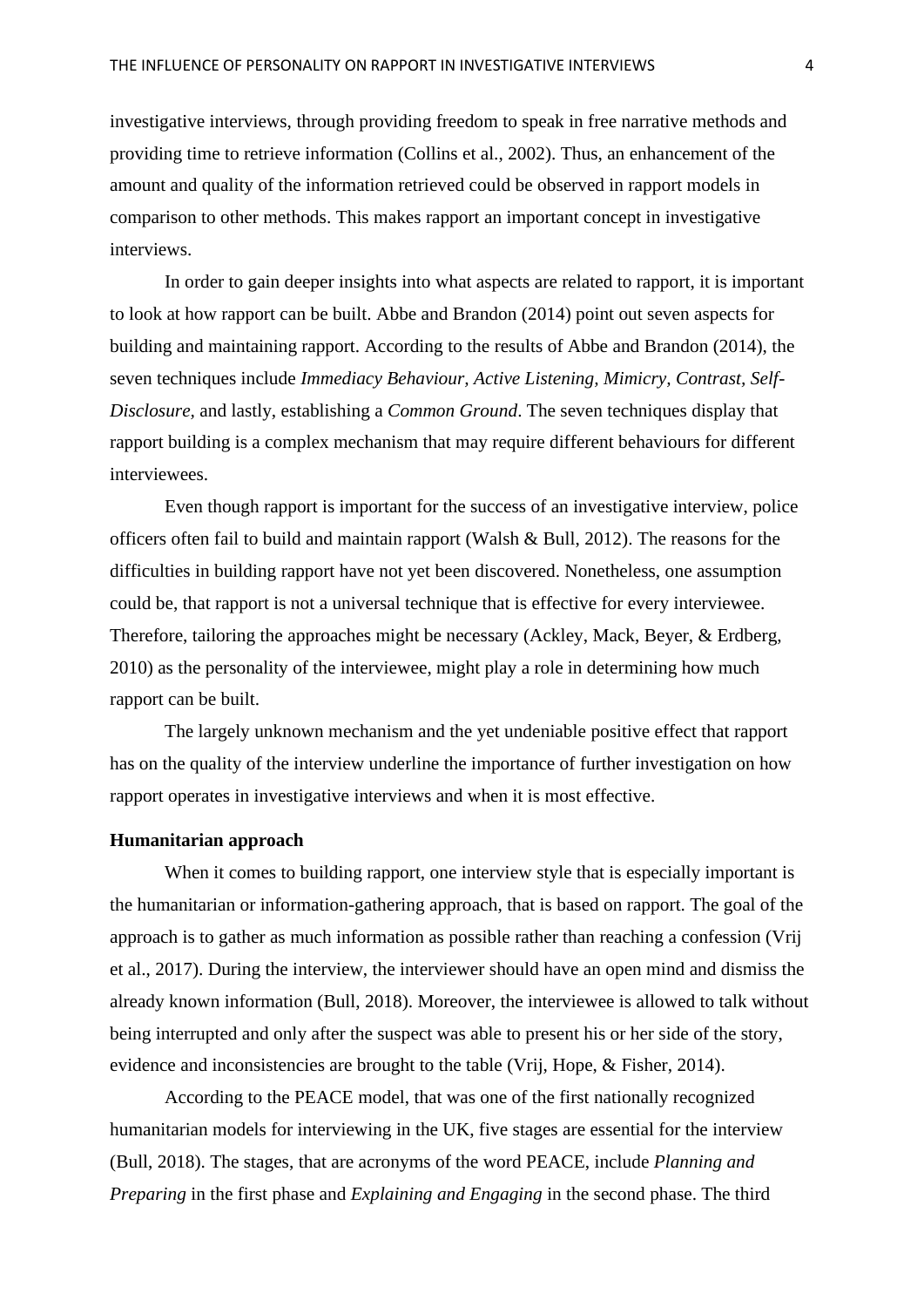phase builds the main part of the interview as in the phase of *Accounting* (Clarifying and Challenging), the suspect can give a free narrative. This can be followed by more concrete questions of the interviewer (Bull, 2018). Moreover, the fourth stage includes *Closure* of the interview, while the last stage is used for an *Evaluation* of the process.

This approach has been shown to significantly decrease the number of false confessions. At the same time the amount of information that could be derived in the interview was increased (Vrij et al., 2017). Furthermore, a study by Holmberg and Christianson (2002), that investigated convicted murderers and sexual offenders, found evidence, that making use of humanitarian approaches causes significantly more complete and honest admissions of crimes and a decrease of denial compared to other techniques.

The success of the approach is largely connected to the phenomenon of rapport. This is supported by the fact that the techniques, used for building rapport that were proposed by Abbe and Brandon (2014), such as active listening and immediacy behaviour are largely applicable to the humanitarian approach. Moreover, the conversation is humanized and empathy and respect are expressed (Vrij et al., 2017), which can favourably influence the building of rapport. Thus, rapport plays a crucial role for the humanitarian condition and it is assumed that this approach is most effective in building rapport.

### **Accusatory approach**

Another approach for investigative interviews is the accusatory approach. These harsh interrogations often include threatening an "adversarial nature" in contrast to the humanitarian approach (Vrij et al., 2017). Moreover, the goal of this technique is to reach confessions of the subjects rather than to gather facts (Vrij et al., 2017). This is often achieved through direct confrontation in the beginning of the interview as the first stage of the Reid technique (Horgan, Russano, Meissner, & Jacqueline, 2012). Further methods of the accusatory approach include manipulation of the beliefs about consequences and provoking guilt in the suspect (Vrij et al., 2017). One such technique often applied in accusatory investigative interviews is Maximization, which concerns emphasising the seriousness of the offense (Horgan, Russano, Meissner, & Evans, 2012). It is used to evoke guilt and create a more serious setting for the interview. On the other hand, Minimization is used to diminish the seriousness of the crime. It serves the goal to increase the believe of the suspect, that confessing will not be fatal, as the crime was not as serious (Horgan, Russano, Meissner, & Evans, 2012).

In comparison to humanitarian methods, accusatory approaches include some disadvantges. Harsh interrogation methods often lead to false information and decrease the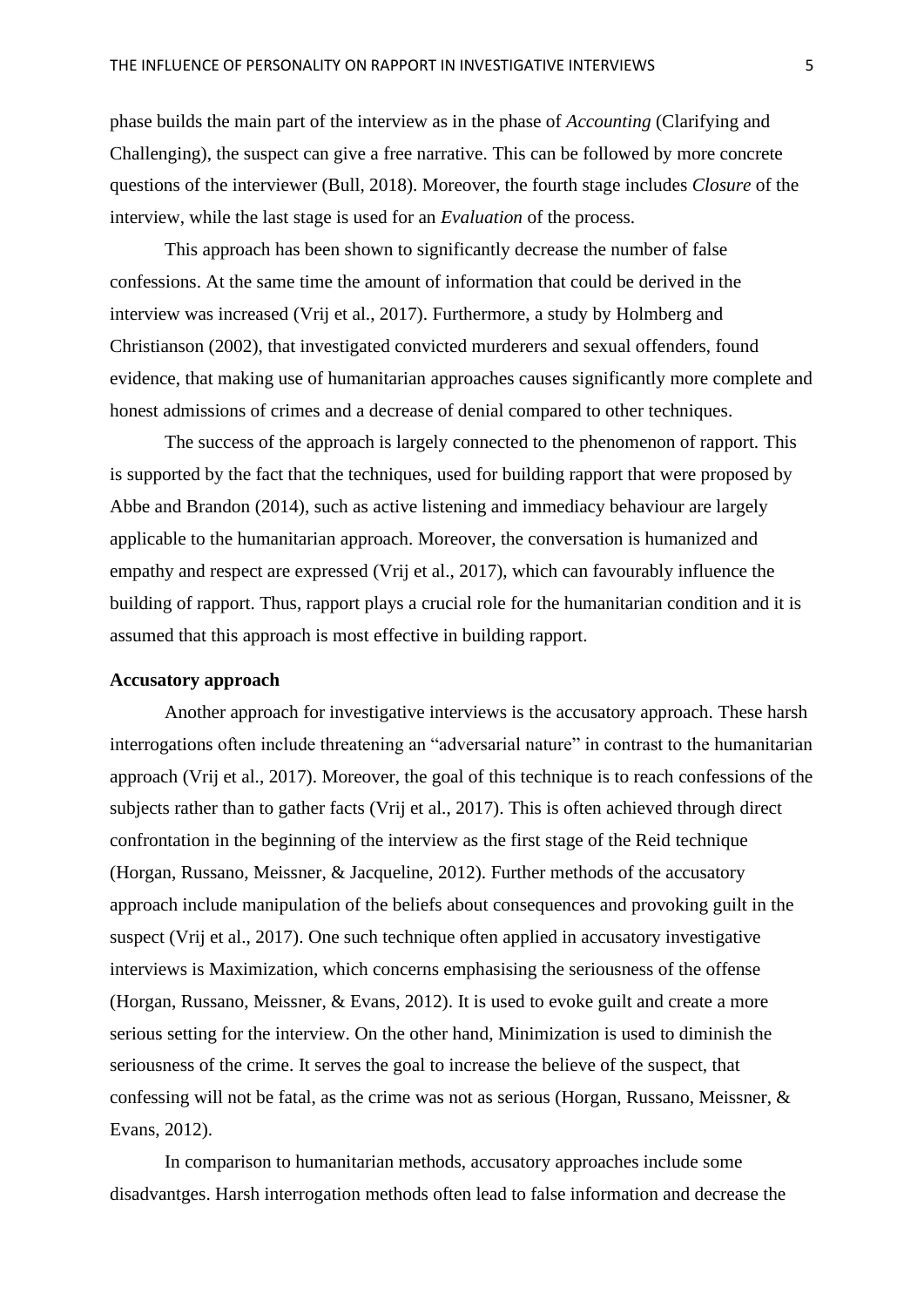possibility to gain concrete and correct information (Vrij et al., 2017). This is supported by the fact that dominance of the interviewer and little use of rapport, which is associated with the accusatory approach, was connected to more denials. Based on this result, Holmberg and Christianson (2002) assume that the suspects need to feel respected and acknowledged, to share honest information. Additionally, the manipulative nature of the applied tactics, including confrontation and emotional provocation, were shown to increase the resistance of the subjects (Kelly, Redlich, & Miller, 2015). A long-known advantage of the approach is an increased likelihood of confessions (Horgan, Russano, Meissner, & Evans, 2012). But while more confessions are likely to occur, there is also a higher risk of false confessions in accusatory approaches (Meissner et al., 2014).

Furthermore, it is assumed that significantly less rapport is formed in accusatorial method, as the suspects feel less respected. Moreover, Abbe and Brandon (2014) point out that for building rapport active listening, immediacy behaviour as well as establishing a common ground are important. In the accusatory approach, those techniques are only applied after the resistance of the suspect has been broken. Additionally, giving time and space as well as building cooperative alliances is essential of rapport, which is contradicting the accusatorial approach. The suspects are often stressed and confronted harshly with facts and evidence the police have gathered. Therefore, it is more likely that resistance rather than cooperation, trust and rapport are built.

### **Personality**

In the past lot of attention focused on the characteristics of the interviewer (De Fruyt, Bockstaele, Taris, & Van Hiel, 2006) as well as approaches and techniques, while neglecting the personality of the interviewer. Before being able to determine the effect, personality has, it is necessary to define the concept, which will be done in terms of the Big Five Model. The model assumes that there are five basic characteristics, including *Extraversion, Agreeableness, Conscientiousness, Openness and Neuroticism*, to describe individual differences (Roccas, Schwartz, & Knafo, 2002).

Firstly, people high on *Extraversion* can be described as "sociable, talkative, assertive and active" (Roccas et al., 2002). Second, *Agreeableness* can be conceptualized as cooperativeness, warmth, and good nature of a person. Moreover, people with high *Openness* scores, are imaginative, sensitive and intellectual (Roccas et al., 2002). The fourth trait *Conscientiousness* describes how "careful, thorough, responsible and organized" people are. Lastly individuals that score high in *Neuroticism* can be seen as "anxious, depressed, angry and insecure" (Roccas et al., 2002).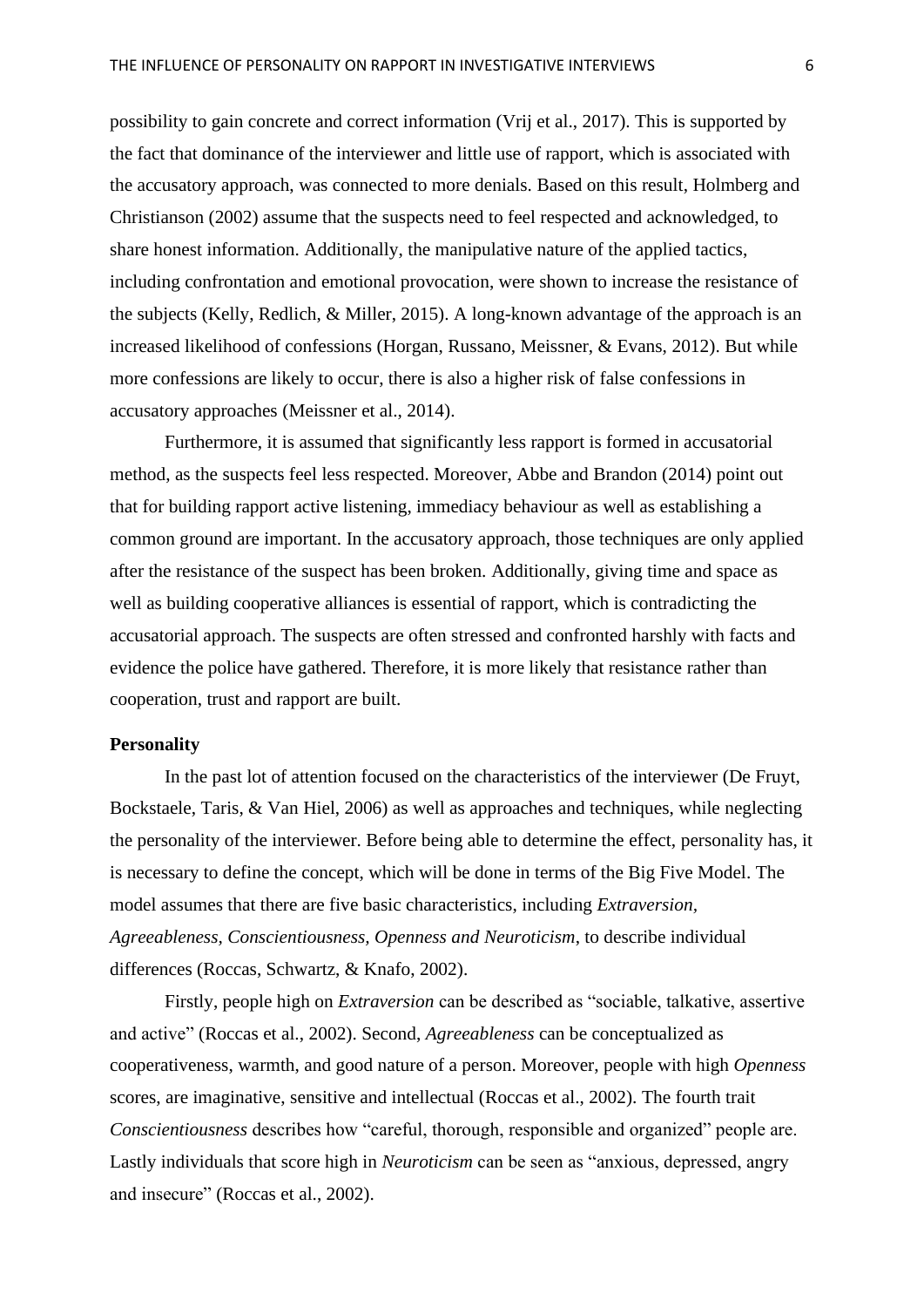Looking at personality of the interviewee in the light of investigative interviews, little is known. Nonetheless, researchers have proposed that looking at the interviewee´s personality to tailor approaches can lead to more successful interviewing (Ackley, Mack, Beyer & Erdberg, 2010). An assessment of the personality can help to plan the interview as well as conduct it. More concretely Ackley et al. (2010) take into account frequently observed personality disorders in law enforcement such as narcistic, antisocial and borderline personalities. Next to personality disorders, also normal variations in personality matter, as reacting properly to the needs and statements of the communication partner is important for interviewing scenarios, such as in therapeutic settings (Knox, Hess, Petersen, & Hill, 1997).This can only be achieved if attention is paid to the personality of the interviewee, to be able to react to characteristics properly to achieve the best possible outcome. Personality characteristics that were found of special importance when trying to build rapport include Agreeableness and Extraversion. But also Openness, Conscientiousness and Neuroticism are proposed to have an influence.

**Agreeableness**. Firstly, Agreeableness, influences rapport building in communicational settings. Kang, Gratch, Wang and Watt (2008) used a virtual human assistant called *Rapport Agent,* which is computer program shown on a screen, was used to test how rapport is built with human participants. While the participant had the task to tell a story, the *Rapport Agent* engaged in attentive listening and nonverbal communication, which are essential elements of the humanitarian approach, to create rapport between them. In the study, agreeableness of the participants facilitated building rapport (Kang et al., 2008). Thus, the hypothesis is that Agreeableness facilities building rapport especially in the humanitarian condition.

**Extraversion.** The same study indicates similar results for Extraversion, meaning that building rapport with virtual humans is easier for extraverted people (Kang et al., 2008). Moreover, another study by Brixey and Novick (2019), tested whether humans would build more rapport with extraverted virtual agent compared to introverted ones. The researchers altered three components to test the hypothesis, namely word count, positivity, and formality. The extraverted agents were more talkative, more positive, and less formal within the conversation with the participant. The study shows that more rapport was built with the extraverted virtual agents than the introverted one (Brixey & Novick, 2019). As the interviewer in the humanitarian condition is similarly talkative and less positive it is assumed that the favourable influence of Extraversion on rapport is stronger in the humanitarian condition. It also indicated that Extraversion plays a role in how talkative participants are and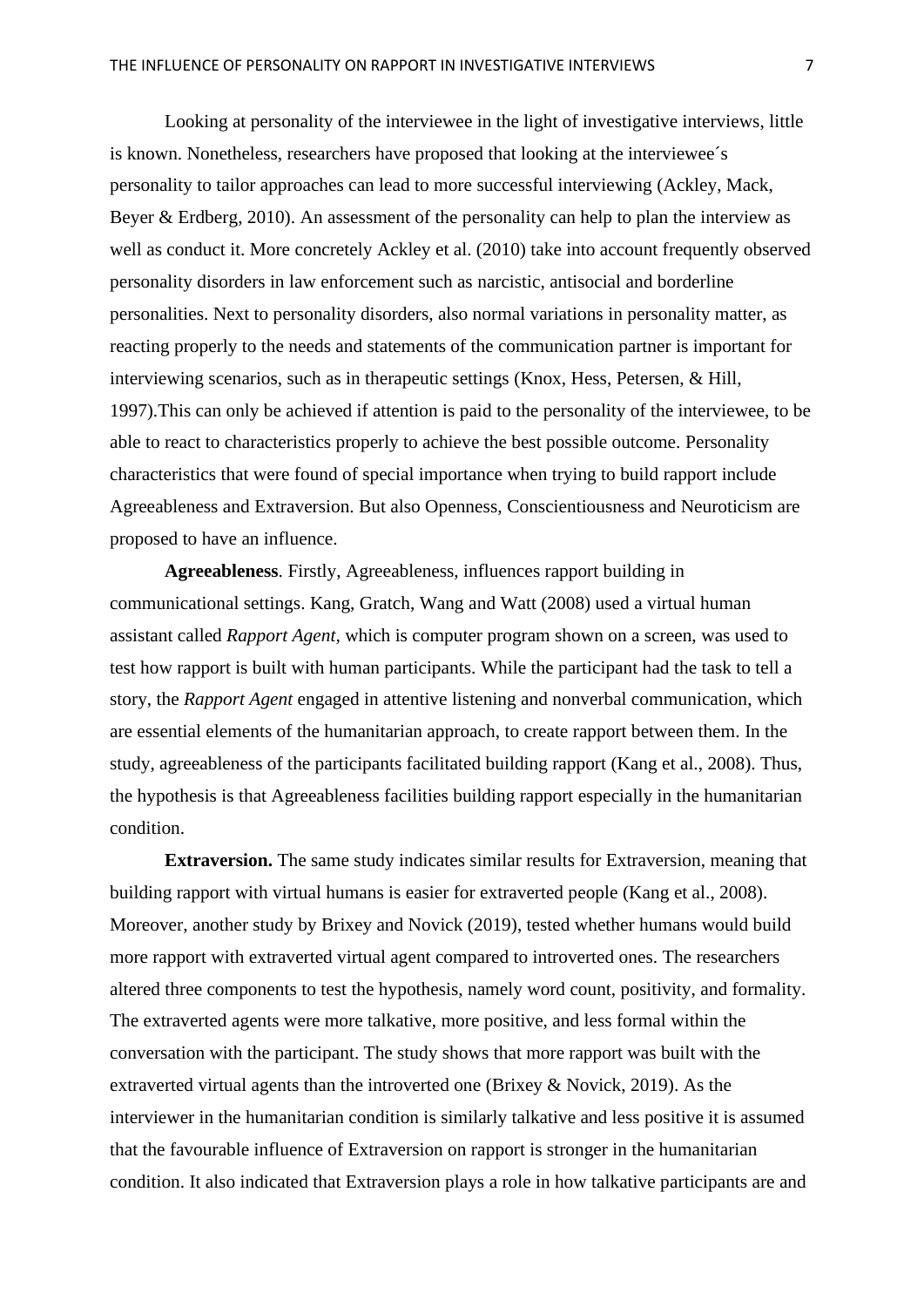thus, how much information is shared. Concluding, the studies show that Extraversion of both, participant and virtual agent determine to what extent rapport is built.

**Openness.** Furthermore, there is little information about the characteristic Openness in connection to rapport in investigative interviews. Even though research shows that Openness mediates memory ability in information gathering approaches of investigative interviews, in which rapport is used (Madsen & Santtila, 2018), no direct connection to rapport is evident. Nonetheless, people that score high on Openness generally tend to be curious, intellectual and attentive, which on the first sight seems to be positive for building rapport within an interaction. Thus, even though little literature about Openness and rapport can be found, it is proposed that being open-minded would positively influence rapport building. This could be especially important for humanitarian approaches, in which giving the participant time to respond, and an open mind of the interviewer are important characteristics.

**Neuroticism.** Rather neglected characteristics of the five traits, are Neuroticism and Conscientiousness. Nonetheless, Neuroticism may act as an inhibitor of rapport. This supported by the fact that while Openness increases memory recall, Neuroticism is shown to decrease the amount of retrieved information (Madsen & Santtila, 2018). Moreover, people high on Neuroticism are emotionally unstable, insecure and often anxious, which at first sight, are characteristics that rather contrast bonding and positive communication. Especially anxiety is assumed to be a characteristic that is inhibiting fast bonding and smooth interactions. When looking at this trait in the light of the two interview styles, an emotionally instable and neurotic person might react vulnerable and confused to the accusatory condition, which often elicits stress. Thus, the result may be that less rapport is built for neurotic people in the accusatory approach.

**Conscientiousness.** Conscientiousness relates to being organized and planned. Someone that is thoroughly thinking about the interviewer and his aims and who is overthinking will be not likely to bond and build smooth interactions very fast. Moreover, analytical in contrast to emotional thinking may be an important aspect to consider when talking about how rapport is built. Especially the affect heuristic plays a role when looking at conscientious interviewees. The goal of the interviewee, that is a decision maker in this context is to choose the best possible outcome based on the probability of occurrence and the utility or consequences (Hilgendorf & Irving, 1981). While this assessment of the risk is partly based on analytical thinking, it is also influenced by affect, which is influenced by positive and negative feelings towards the interviewer. That means that the more positive the subjects feel about the interview, the lower they may assess the risk and the more willing they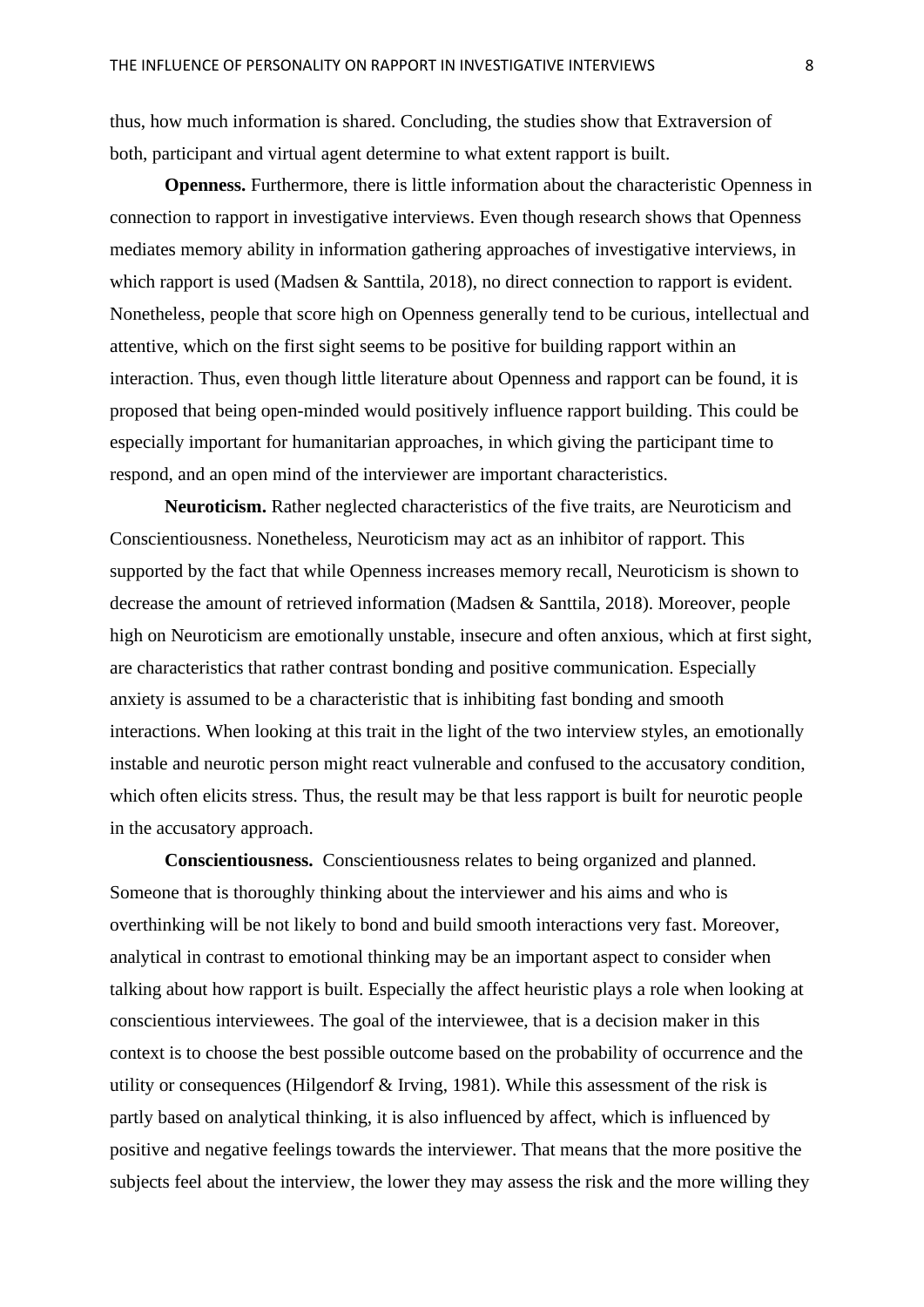may be to reveal information (Finucane, Alhakami, Slovic, & Johnson, 2000). This "reliance of risk as feelings" (Slovic & Peters, 2006) is conceptualized as the affect heuristic, because the risk does not change, just the perception of the suspect is altered by his favourable attitude. When looking at this effect for people high on Conscientiousness, it is likely that people with analytical and goal driven thinking will use reasoning instead of affect to come to a decision. They will pay less attention to the relationship to the interviewer and rather focus on facts, utility and probability. Thus, the hypothesis is that Conscientiousness will rather hinder rapport building as the focus is on analytically deciding. In contrast to that heuristic thinking is likely to favourably influence rapport.

### **Research Question and Hypothesis**

In summary, rapport is one of the most important methods for retrieving information in investigative interviews. It is a complex and yet largely unknown and untested mechanism. Even though a lot of research deals with the phenomenon, it is relatively unexplored in the connection with the personality of the suspect, more concretely with the Big Five Model. In connection to personality current literature lacks studies to investigate what characteristics facilitate rapport building in investigative interviews in relation to the applied interview style.

This research, therefore, aims to investigate whether personality traits alter rapport building and to detect differences in rapport building in relation to personality in investigative interviews. Moreover, this will be tested in two conditions. One using the humanitarian, rapport building style, and on the other hand the accusatory approach. Thus, personality is tested as a moderation variable between Interview Style and Rapport Building (Figure 1). The research question for this aim, is "To what extent does the Personality of the Interviewee moderate the relationship between Interview Style and Rapport Building in Investigative Interviews?" The derived hypotheses are that while *Agreeableness, Extraversion* and *Openness* positively moderate the relationship between interview style and rapport, *Neuroticism* and *Conscientiousness* negatively moderate it.



*Figure 1.* Conceptual Model of the expected moderation effect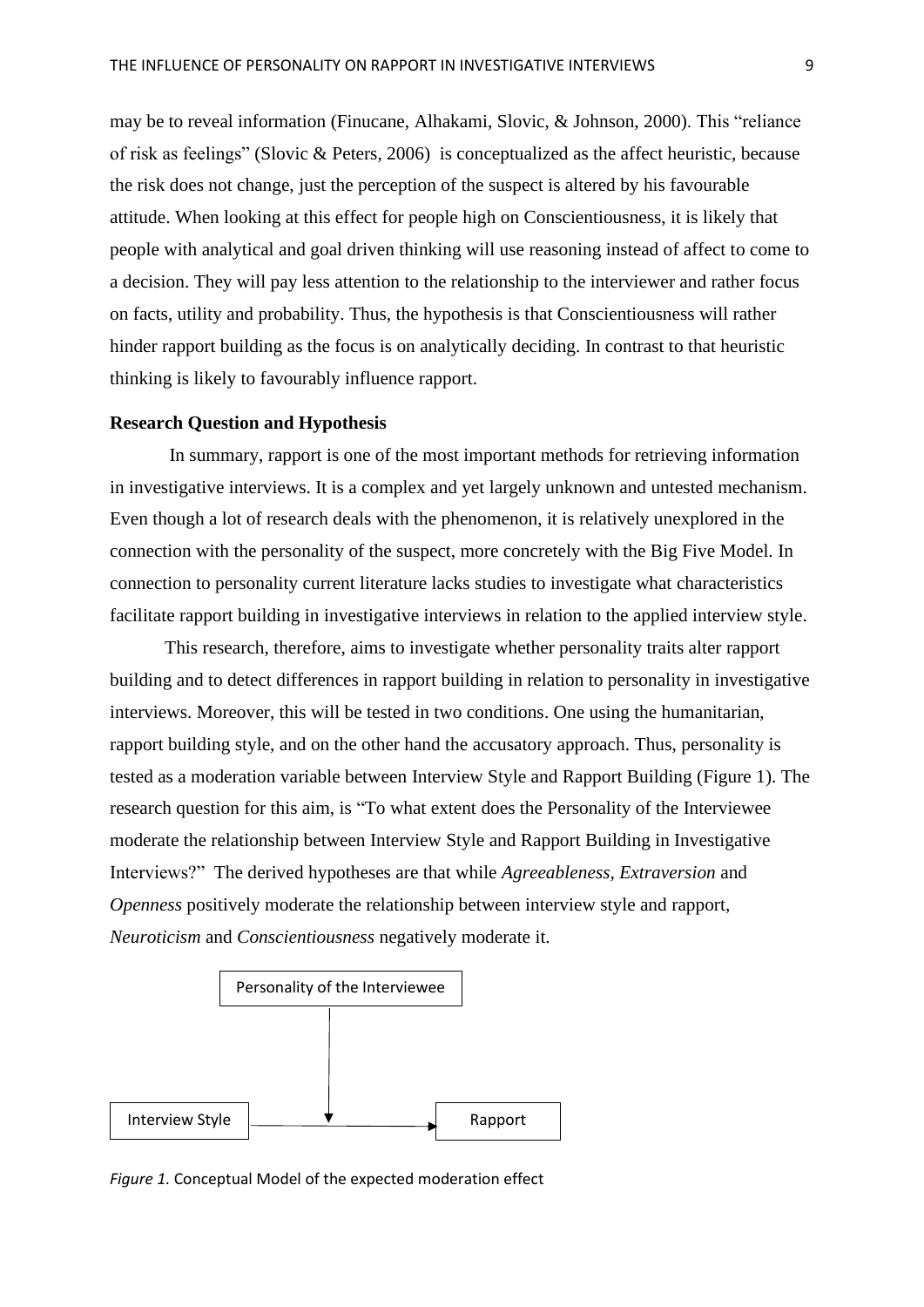### **Methods**

### **Design**

An experimental study with a between-subject design with the independent variable interview style was conducted. Participants were interviewed with either an accusatory or an humanitarian approach. The dependent variable under investigation was perceived rapport with the interviewer as rated by the participant. The moderation effect of personality, more concretely the Big-Five traits of Openness, Conscientiousness, Agreeableness, Neuroticism and Extraversion, was investigated in separate models.

### **Participants**

A total of 50 participants took part in this research. All the participants were recruited through spreading a link through social media such as What's-App groups and Facebook groups of the University of Twente. Out of the sample, 26 participants (52%) were female, while 24 (48%) were male. The age was not distributed normally and displayed a Median of 21 years (20, 23). The participants were allocated evenly to one of the groups meaning that there were 25 participants per condition. Time slots alternated between the two conditions, so participants were therefore assigned to the condition that the time slot belonged to.

### **Materials**

**Interview scheme.** To make the interviews as objective as possible and to create the same conditions for every interview, an interviewing scheme was used. The used scheme was one, that was created for similar research (Weiher, Watson, Luther & Taylor, 2018). It was created out of the knowledge derived about the methods of accusatory interviewing vs humanitarian methods. The main difference between the two interview styles is found in the Introduction of the interview.

The humanitarian approach is framed in terms of finding out as much information as possible. The interviewer also explains this to the participant in the beginning of the interview. Moreover, the included elements in this approach are empathy, understanding and being non-judgmental (Vrij et al., 2017). This is operationalized by pointing out the rights of the suspect: "I just want to go over some ground rules and guidelines for the interview today, alright?". Furthermore, openness is displayed through showing interest in the suspects point of view: "I wasn't there, so I don't know what happened, and I want you to have the chance to give your side of the story."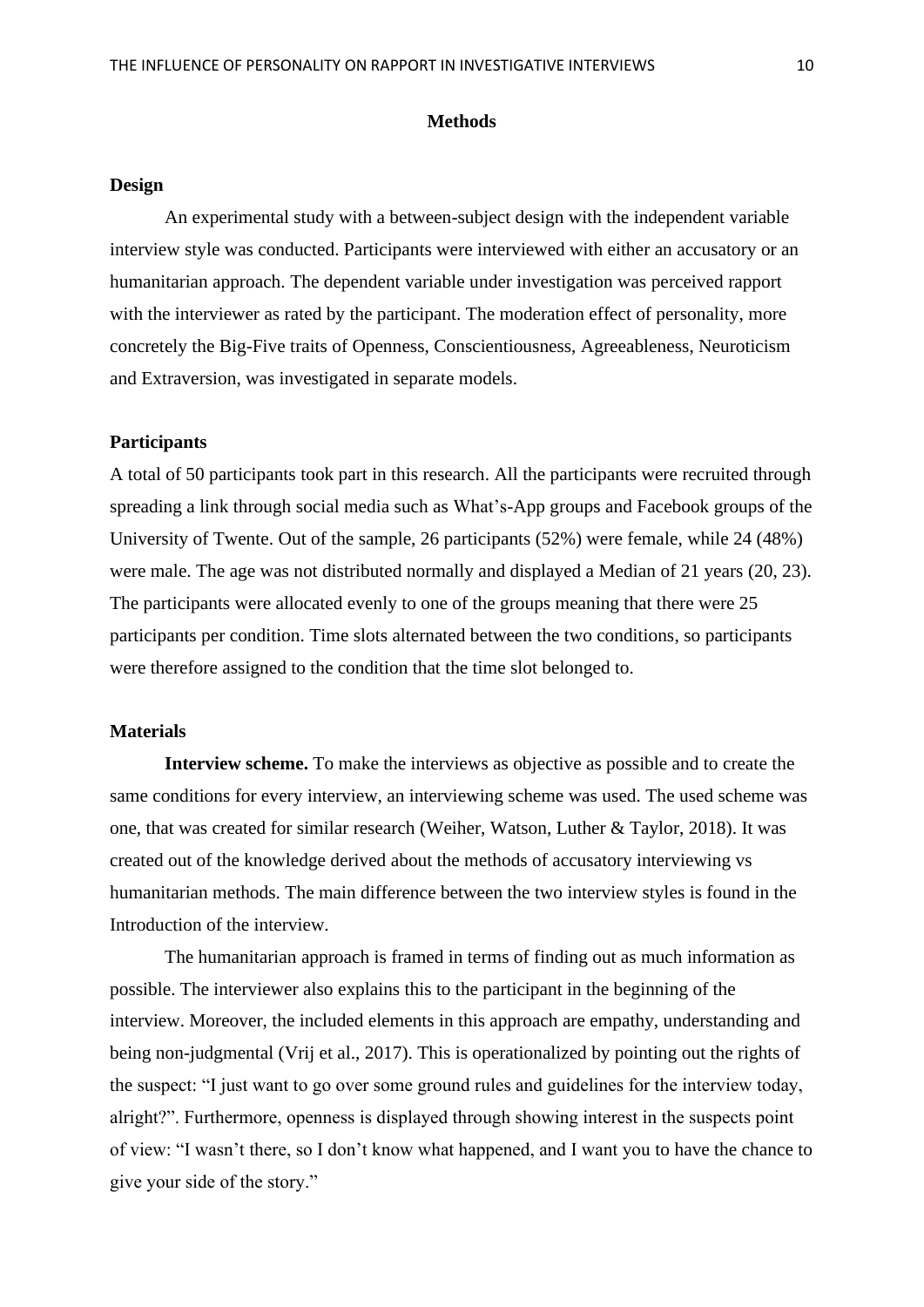In contrast to that, the accusatory approach includes techniques believed to make a confession of the suspect more likely (Vrij et al., 2017). One important technique in the accusatory script is Maximization, which is a basic element of the Reid-technique (Horgan, Russano, Meissner, & Jacqueline, 2012). In this technique, the interviewer points out the seriousness of the crime to emphasize the importance of committing. Next to that, the Reid technique also applies the contrasting method of Minimization, in which the seriousness of the crime is diminished (Horgan, Russano, Meissner, & Evans, 2012). An example of that is: "I'm sure we would all be tempted to take a phone if it was just left lying out in the open like that. A lot of people probably would have done the same thing ". Through this technique, the consequences of the crime appear weaker, as the interviewer presents the crime as less serious. Both techniques are included in the Interview script. Moreover, the interviewer does not display openness and empathy but makes use of direct confrontation instead: "I am certain that you stole the phone". Also, the interviewer does not explain all elements of the procedure but dives into the topic more directly, by trying to blame the suspect and show dominance. This was based on the assumption that dominance is based on Direct Confrontation which is the first stage of the Reid technique (Horgan, Russano, Meissner, & Evans, 2012). Overall, the Introduction displays that the mind of the interviewer is already made up. The two schemes can be found in Appendix A.

**Personality Questionnaire***.* The questionnaire contains questions for the variables of personality and rapport. Firstly, for personality, the framework of the Big Five was used to measure each of traits (Roccas et al., 2002). Moreover, the 10-Item short version of the Big Five Inventory (BFI-44) was made use of (Rammstedt & John, 2007), to prevent overburdening the participants with a long questionnaire. Research shows that especially in battery sets of items which have a similar scale, results decrease in quality as the length of the questionnaire increases (Herzog & Bachman, 2017). Next to the quality, research by Burchell and Marsh (1992) found evidence for lower response rates in longer questionnaires. For these reasons, the short inventory was used. The inventory measures each of the five traits with one reversed and non-reversed item on a five-point Likert scale with the response options of  $5 =$ strongly agree,  $4 = \text{agree}$ ,  $3 = \text{neither agree}$  or disagree,  $2 = \text{disagree}$ ,  $1 = \text{strongly disagree}$ . The reversed items were recorded so that high value display high scores for that trait. An example item for the trait Extraversion is "I would describe myself as someone who is outgoing/sociable"

The test-retest reliability for the ten-item scale was measured based on mean stability test-retest correlation in two different samples. It reaches stable correlation coefficients of .75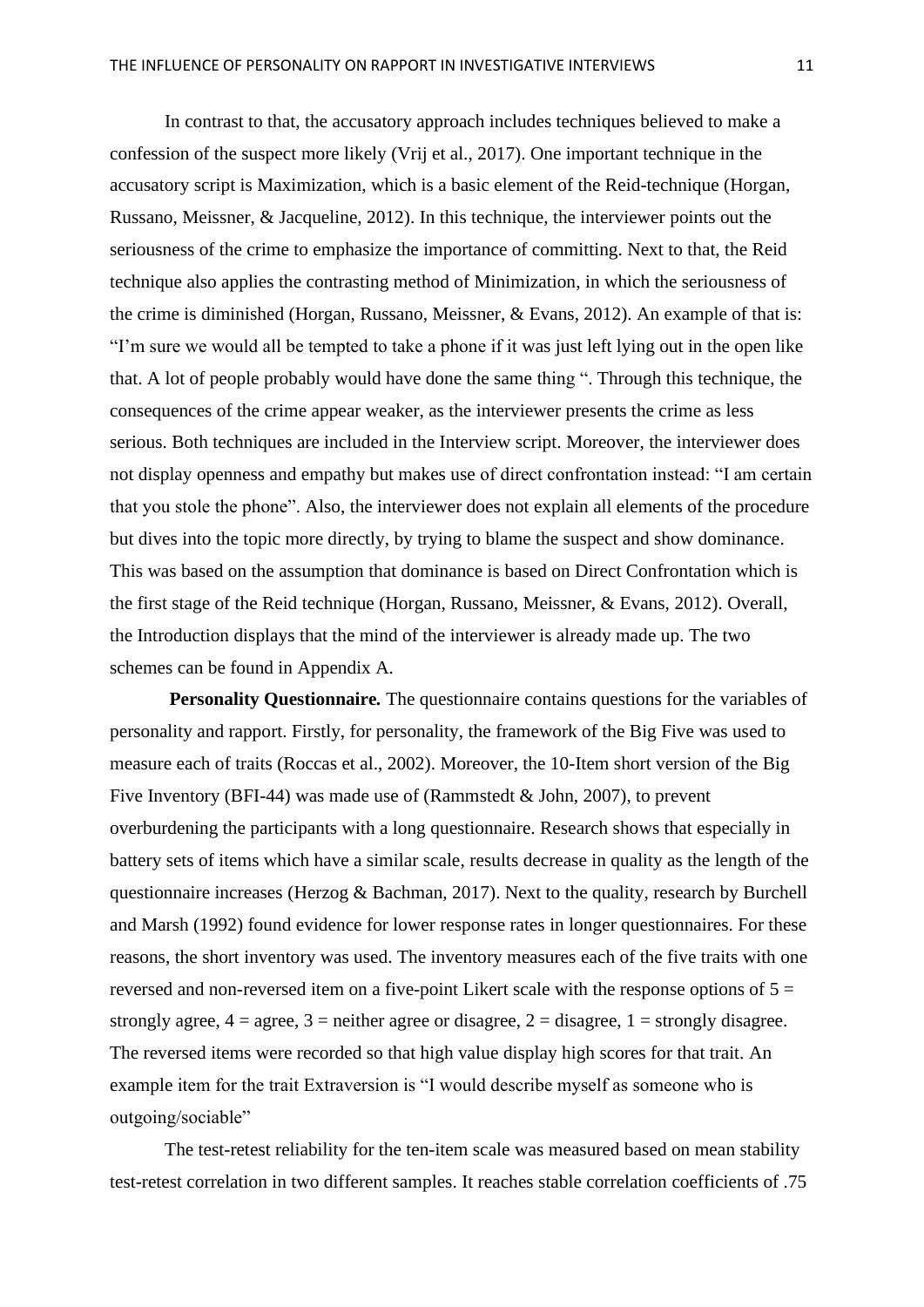on average in both samples (Rammstedt & John, 2007). Next, the external validity was measured in terms of convergent validity correlations between the self-report in the questionnaire and peer ratings of personality. The convergent validity correlation of selfreport to peer ratings stays on a substantial level of an average correlation coefficient of .44 for the BFI-10 in comparison to .65 for the BFI-44. All in all, the inventory shows acceptable validity and a stable reliability value and is of advantage for purposes, when an inventory of 44 items is not realizable. In relation to the length complexity of the task, the BFI-10 was thus the best option.

**Rapport Questionnaire.** The dependent variable of rapport was measured via the Rapport Scale for Investigative Interviews and Interrogations (Rs3I) (Duke, Wood, Bollin, Scullin, & LaBianca, 2018). The Rs3I measures rapport based on six scales, namely attentiveness, trust/respect, expertise, cultural similarity, connected flow and commitment behaviour. The items of the six scales resulted in a total of 21 items to measure rapport. The scale is one of very few inventories to measure rapport in investigative interviews on a reliable and valid scale (Duke et al., 2018). It was measured on a five-point Likert scale with the response options of 1 = strongly agree, 2 = agree, 3 = neither agree or disagree, 4 = disagree, 5 = strongly disagree. An example for an item for the scale of *connected flow* is "The Interviewer and I got along well during the interview". The items were reversely scored afterwards so that high values equal high rapport.

The concurrent validity for the questionnaire was tested by Duke et al. (2018) through looking at the correlation between the actual interview style (rapport, neutral and pressure) and the scale. Rapport was rated higher for the participants in interviews based on rapport than for neutral or pressure interviews, speaking for a high validity of the inventory (Duke et al., 2018). In this study, the reliability of the questionnaire was assessed in terms of internal consistency through the measure of Cronbach's Alpha. The internal reliability reached a good Cronbach's Alpha coefficient of .88.

**Vignette.** To make an investigative interview possible, the participants received a scenario of crime, prior to the start of the research. To make it as easy as possible for the participants to identify with the suspect, a minor crime was chosen, that was easy to imagine and did not require specialist knowledge. In the scenario an iPhone was stolen out of a bag in a cafeteria. The scenario, that was written out of the perspective of the offender, provided a detailed description of the crime. This was important as it was the task of the interviewee to convince the researcher of his/her innocence. In order to do that, a sufficient amount of information is necessary, so that the suspect can build counter arguments and make use of the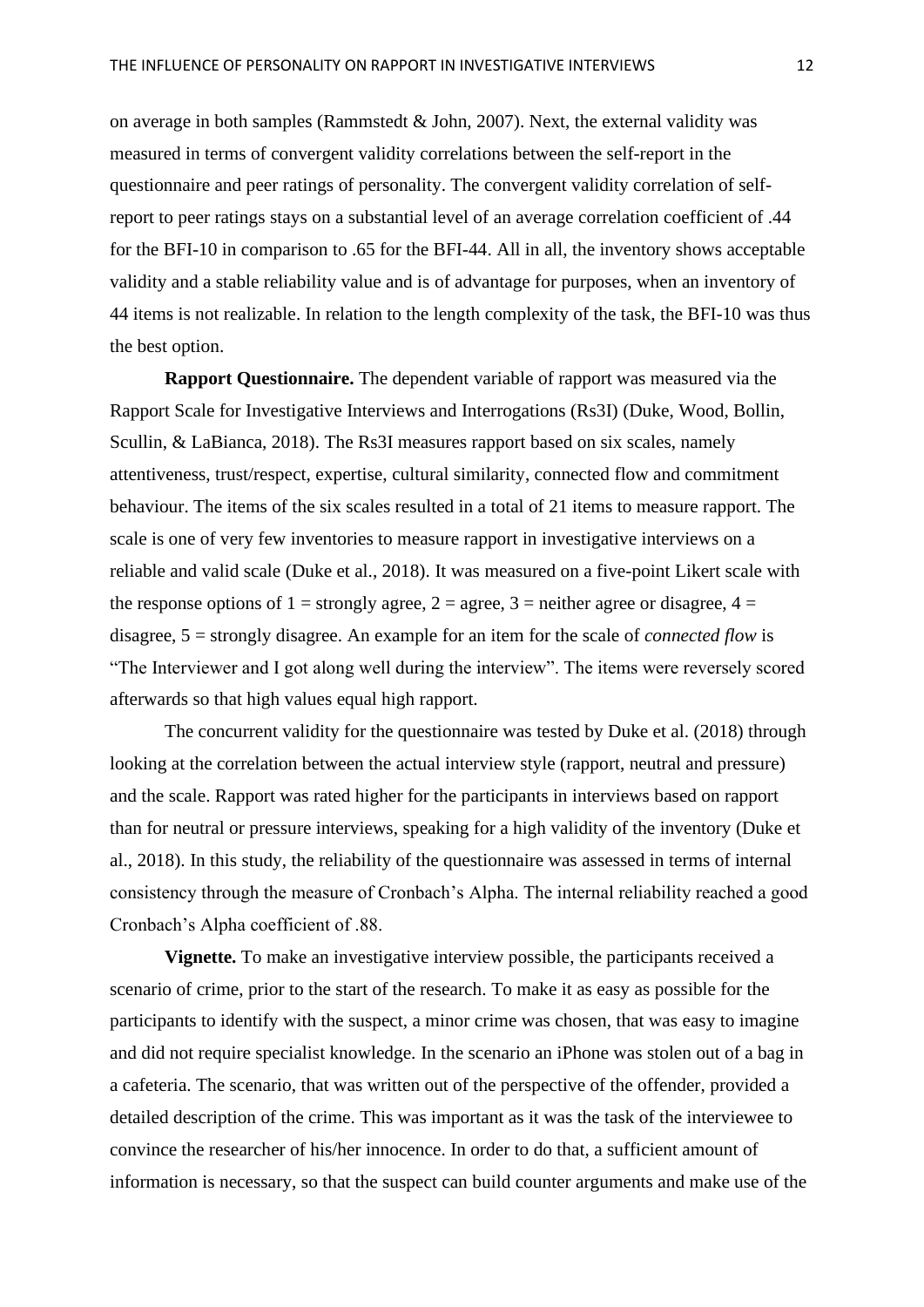detailed information. Also, the information must be plausible and fit to the information that the police already has gathered (Vrij, Leal, Mann, & Granhag, 2011). This would not be possible, without providing a detailed description of the crime for the participant. The whole vignette can be seen in Appendix B.

# **Procedure**

Before the start of the study, the participants received a mail with the crime scenario. The goal was that the participants have enough time to read the vignette and imagine being the offender. Thus, a delay of at least a day between providing the participants with the vignette by mail and scheduling the interview was planned. In the same mail, the participants received a link to the information sheet and the informed consent. Once the participant agreed to take part in the research in the consent form, the research started by providing the participant with the personality questionnaire via a Qualtrics link. This was done beforehand to decrease the time that the participants spend on the second, longer questionnaire, as length may negatively influence the quality of the answers (Herzog & Bachman, 2017).

After that, the researcher called the participant at the scheduled time via Skype and explained the proceedings. After the researcher explained the procedure briefly and gave five minutes to read the vignette again, the interviewer joined the call and the investigative interview was conducted. It was the task of the participant to try to convince the interviewer of his innocence through explaining the existing evidence against them. The participants were interviewed according to one of the interview styles: accusatory or humanitarian.

Once the interview, that lasted approximately ten minutes, was over the interviewer left the call. The first researcher took over again and accompanied the participant through the questionnaire. This second questionnaire investigated rapport. Moreover, this part also included a questionnaire about the affect heuristic for a different research. It is not included in this research.

After the questionnaire, the participants were debriefed about the two conditions and any questions from the side of the participants were resolved.

### **Data Analysis**

The responses of the two questionnaires were recorded in Qualtrics. IBM SPSS Statistics 24 was used for the analysis. The dependent variable of rapport was normally distributed as can be seen in Appendix C. Nonetheless, there was one large outlier. Thus, the analysis was done once including the outlier and one time without it. As there was no substantial difference the further analysis was conducted including the outlier, because the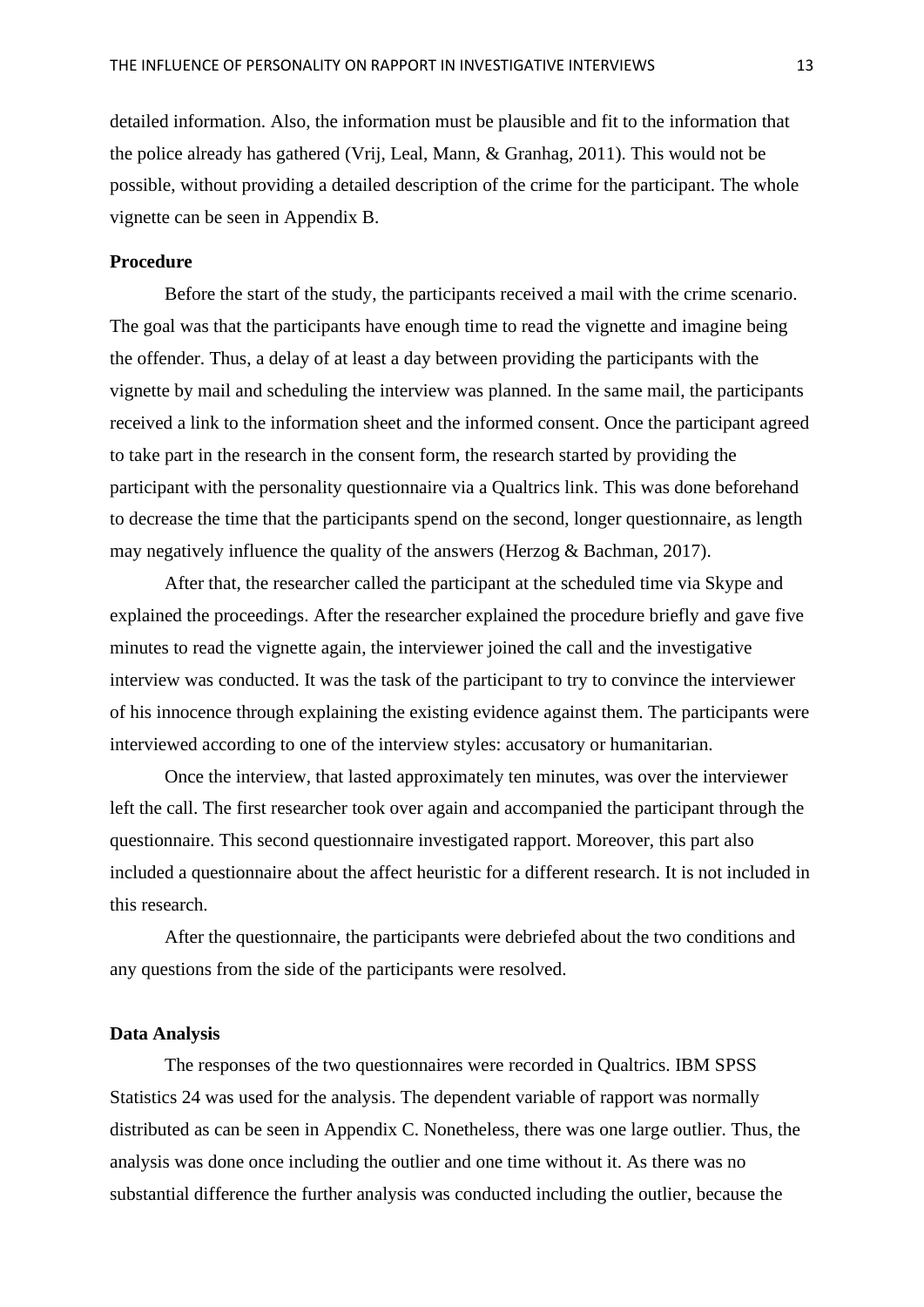reasons for the difference compared to the other participants was not clear.

First, to test the effect that interview style has on rapport without any moderators, an independent sample t-test was conducted. For this test, the mean scores of rapport were used.

Next, a t-test of independent samples was conducted with the grouping variable of interview style and the dependent variable of each of the personality traits to test if there is a difference in distribution of the personality traits. This was to test the effectiveness of the randomization.

Afterwards, to answer the research question, five separate moderation analyses using the Process Macro in SPSS were conducted. In these models, interview style was entered as the independent variable, Rapport as the dependent variable and each personality trait as the moderator. The SPSS Extension Process Macro makes use of Bootstrapping techniques and was used to test the interaction effect for each of the five personality traits separately in a more robust way. For the analysis, 5.000 bootstrap resamples were used. Bootstrapping produces an estimate of population values by exploring the different sampling distributions of the initial sample. Thus, more robust standard errors are produced in comparison with the standard error of the relatively small sample size. As a conclusion, one can gain a more accurate model of the population effect through the more accurate estimation of standard errors. The statistical significance for all tests was set up to  $p < .05$ .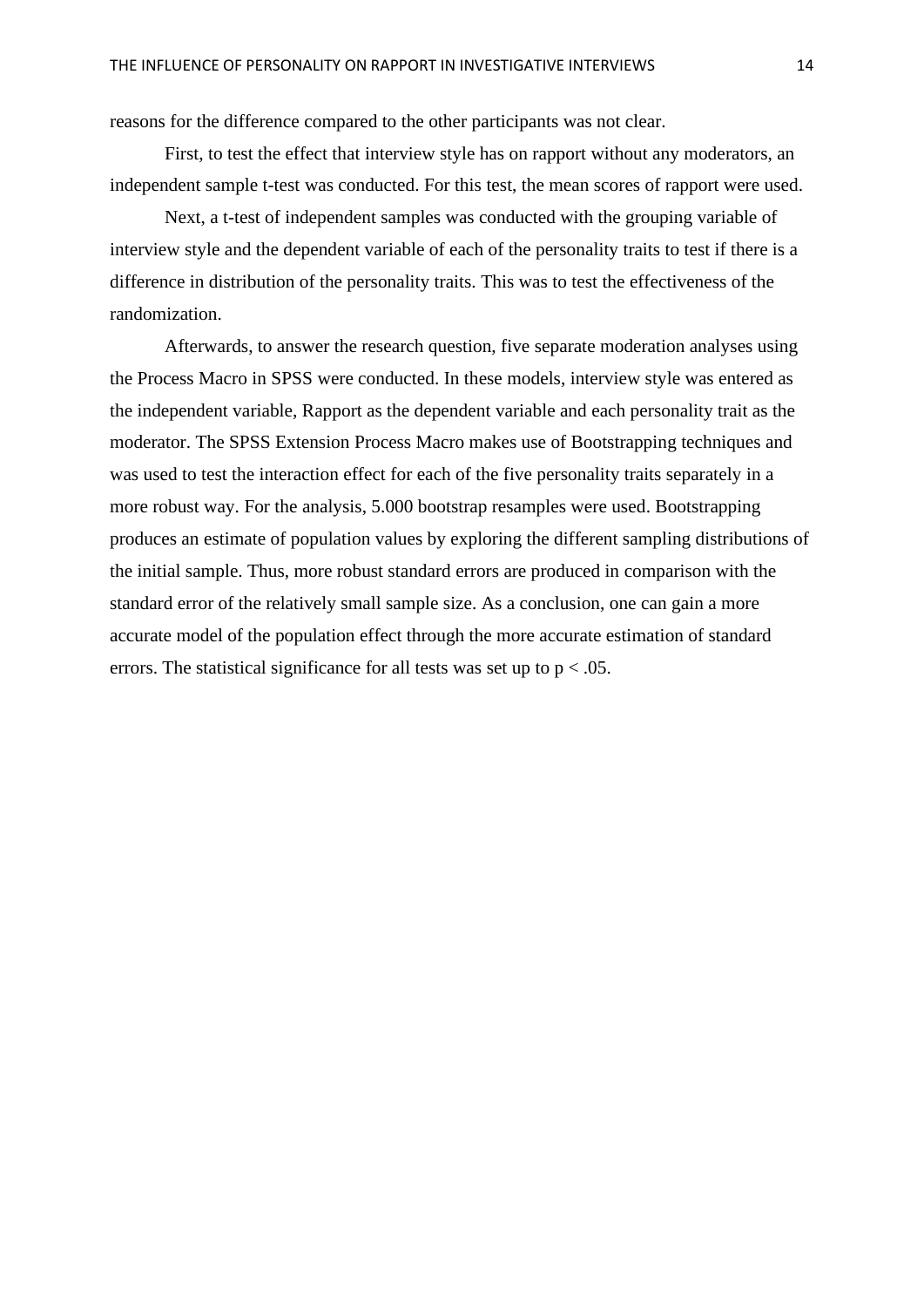### **Results**

# **Effectiveness of Randomization**

None of the five personality traits showed a significant difference between interview conditions. The values ranged from  $t = 0.15$ ,  $p = .87$  for the trait of Openness to  $t = 1.46$ ,  $p =$ .150 for Agreeableness, indicating that the randomization was effective.

### **Independent sample t-test**

First, an independent sample t-test was conducted. The results indicate that the mean of reported rapport was larger for the humanitarian approach ( $M = 4.24$ ,  $SD = 0.33$ ) than the mean of rapport in the group of people interviews with the accusatory approach (*M* = 3.90, *SD*  $= 0.56$ ; (*t* = 2.55, *p* = .015). The effect size for this effect is d = 0.74.

### **Moderation of Personality on the Relationship of Interview Style and Rapport**

As a summary of the five tested models, the results of the models and the effect of each of the three predictors are displayed in Table 1.

**Neuroticism.** While the overall model was significant and explained a significant proportion of the variance, the interaction effect was not statistically significant. Moreover, similar non-significant results were found for Neuroticism alone as a predictor. In contrast to that the results indicate that interview style significantly predicted Rapport in this model.

**Agreeableness.** The results of the model with Agreeableness were similar to those of Neuroticism. Again, the overall model explained a significant variance of rapport. Nonetheless, there was no significant improvement of the model through the Interaction effect of Agreeableness and interview style. Neither the interaction effect nor the direct effect of Agreeableness could be identified as a predictor of rapport. The only predictor with a significant influence was interview style.

**Openness.** In contrast to the first two models, this model did not explain a significant variance in rapport. Moreover, none of the three predictors influenced the rapport scale on a significant basis.

**Extraversion.** In the model with Extraversion as a moderator, the model generally indicated to predict rapport and to explain a significant variance. Nevertheless, all three predictors did not show a significant influence on rapport.

**Conscientiousness.** Lastly, also the interaction between Conscientiousness and interview style was not significant. Moreover, none of the three predictors had a significant effect on rapport in this model. Next to that, the overall model also indicated not to explain a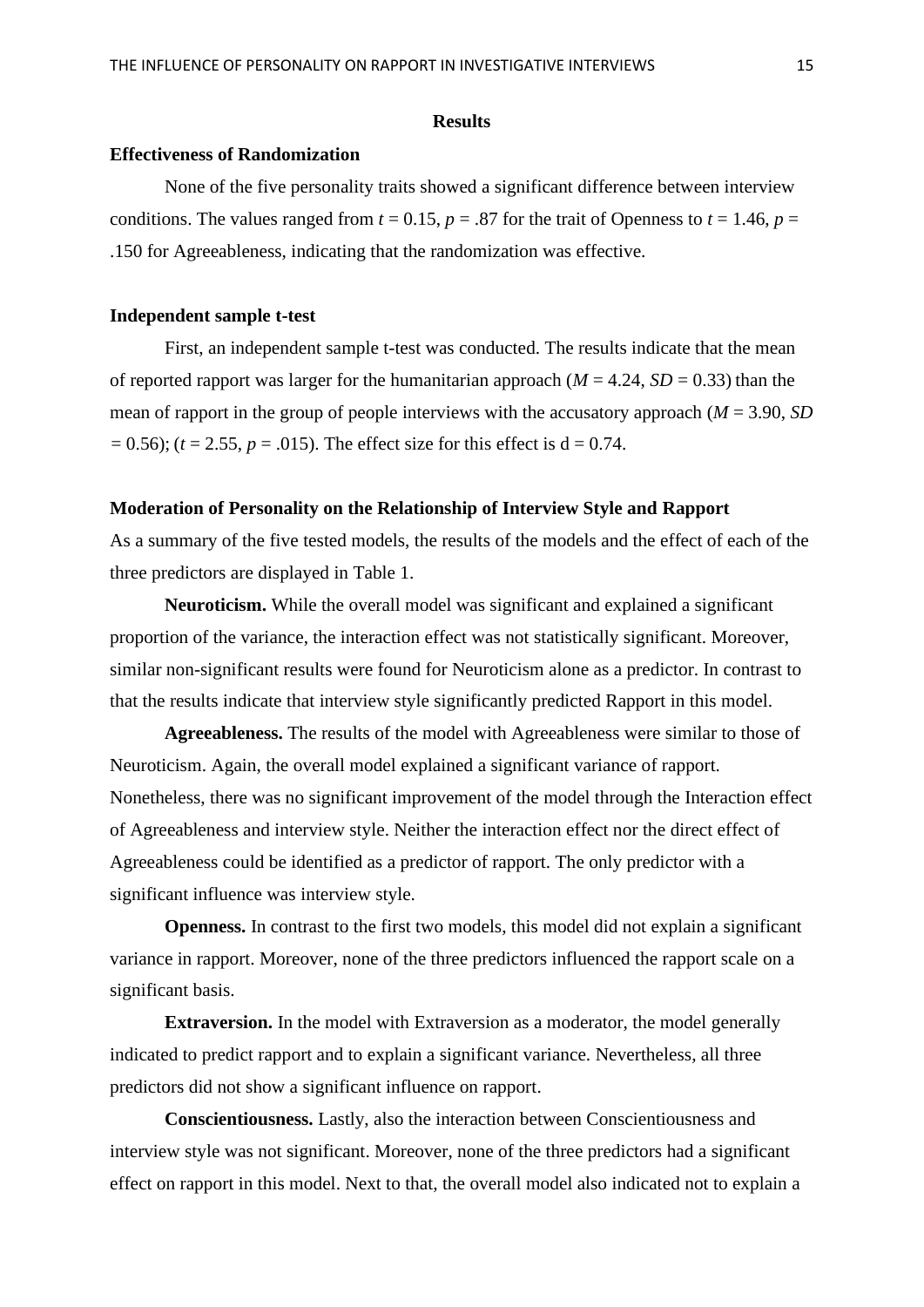significant variance of rapport. As the results were not significant, the affect heuristic as a mediator was not tested additionally.

Table 1.

*Predictors in the Moderation Analysis of Interview Style and Personality on Rapport*

| Model         | Predictor              | b       | t       | df | $\boldsymbol{p}$ | $R^2$ | F    | df   | p    |
|---------------|------------------------|---------|---------|----|------------------|-------|------|------|------|
| Neuroticism   | Neuroticism            | 0.32    | 0.94    | 46 | .739             | .17   | 3.20 | 3,46 | .032 |
|               | <b>Interview Style</b> | 17.89   | 2.21    | 46 | .032             |       |      |      |      |
|               | Neuro*Interview        | $-1.86$ | $-1.41$ | 46 | .164             |       |      |      |      |
| Agreeableness | Agreeableness          | 1.50    | 0.82    | 46 | .415             | .31   | 4.03 | 3,46 | .013 |
|               | <b>Interview Style</b> | 34.27   | 2.15    | 46 | .037             |       |      |      |      |
|               | Agreeable*Interview    | $-3.81$ | $-1.79$ | 46 | .081             |       |      |      |      |
| Openness      | Openness               | $-0.29$ | $-0.27$ | 46 | .788             | .14   | 2.57 | 3,46 | .066 |
|               | <b>Interview Style</b> | 13.33   | 1.20    | 46 | .238             |       |      |      |      |
|               | Openness*Interview     | $-0.91$ | $-0.59$ | 46 | .557             |       |      |      |      |
| Conscient     | Conscientiousness      | $-0.89$ | $-0.70$ | 46 | .489             | .13   | 2.45 | 3,46 | .075 |
|               | Interview Style        | $-0.90$ | $-0.40$ | 46 | .688             |       |      |      |      |
|               | Consc*Interview        | 1.84    | 0.98    | 46 | .334             |       |      |      |      |
| Extraversion  | Extraversion           | 0.73    | 0.68    | 46 | .502             | .19   | 3.50 | 3,46 | .023 |
|               | <b>Interview Style</b> | $-1.33$ | $-0.12$ | 46 | .904             |       |      |      |      |
|               | Extra*Interview        | 1.23    | 0.81    | 46 | .425             |       |      |      |      |

 $p < .05$ 

### **Exploratory Analysis of Agreeableness**

As the interaction was nearly significant for the trait of agreeableness, it will be further probed in an exploratory analysis, to get a clearer picture on the effect. To do that it was looked at the influence of agreeableness one standard deviation below the mean (low), the mean value (medium) and the influence of agreeableness one standard deviation above the mean (high).

While no significant influence of agreeableness on rapport at a high level could be found  $t = 0.31$ ,  $p = .76$ , there was a significant influence for people scoring low  $t = 2.82$ ,  $p =$ .007 as well as medium  $t = 2.48$ ,  $p = .017$  on agreeableness. The p-value for low agreeableness even persists after the Bonferroni correction with *p* = .021 and the value for medium agreeableness almost survives the correction  $p = .051$ .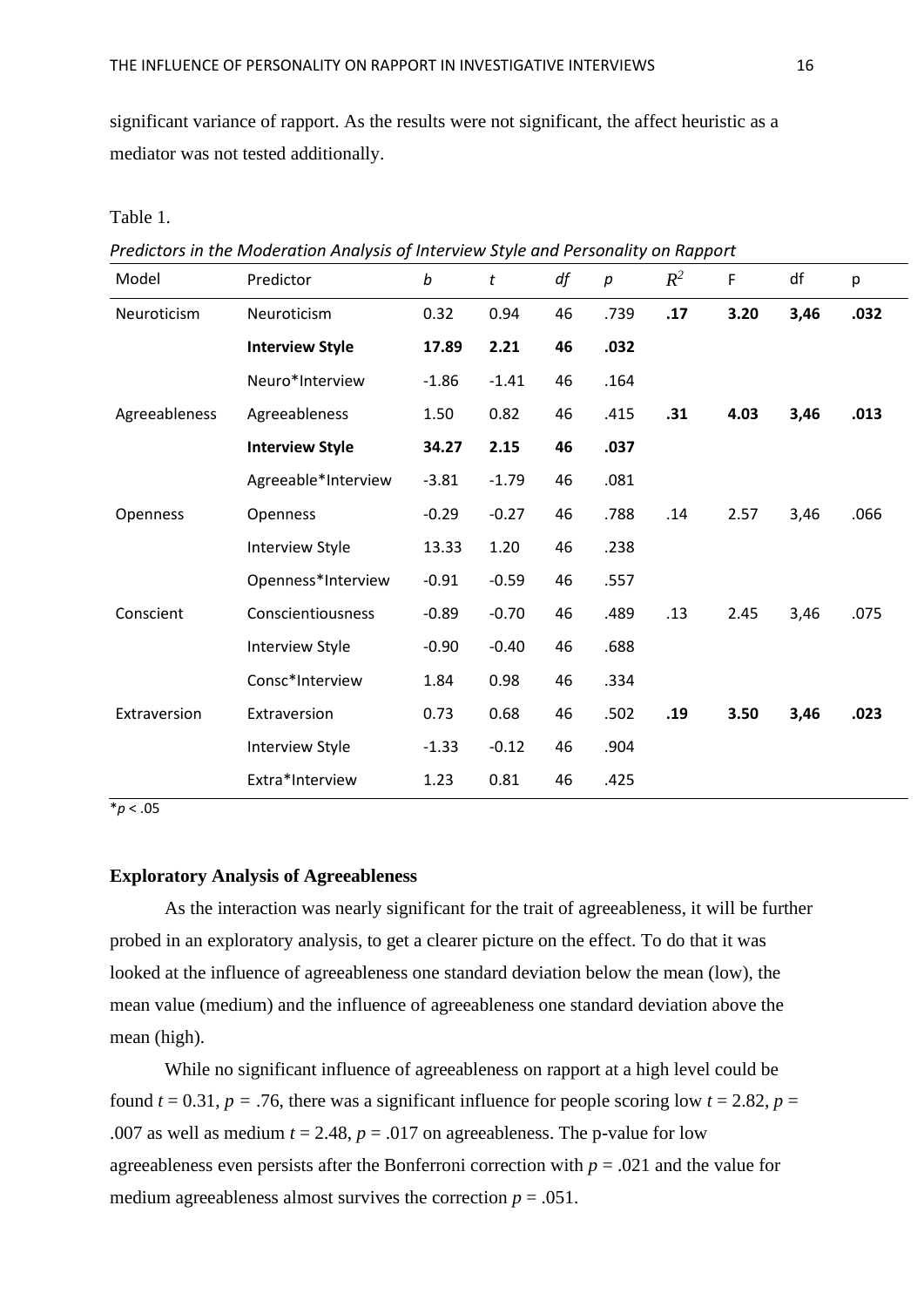What this means more concretely can be seen in Figure 2. where the interaction effect was tested using a simple slope analysis. Moreover, one can see that with rising levels of agreeableness, rapport decreases in humanitarian conditions, while it increases in the accusatory condition. More important is that there is a large difference in how effective the interview techniques are in building rapport for people low on agreeableness. In contrast to that this effect decreases with rising levels of agreeableness. The effect of interview style on building rapport is way smaller for people scoring high on agreeableness.



*Figure 2.* Simple Slope Test for the Interaction Effect between Agreeableness and Interview Style and the Influence of this on Rapport.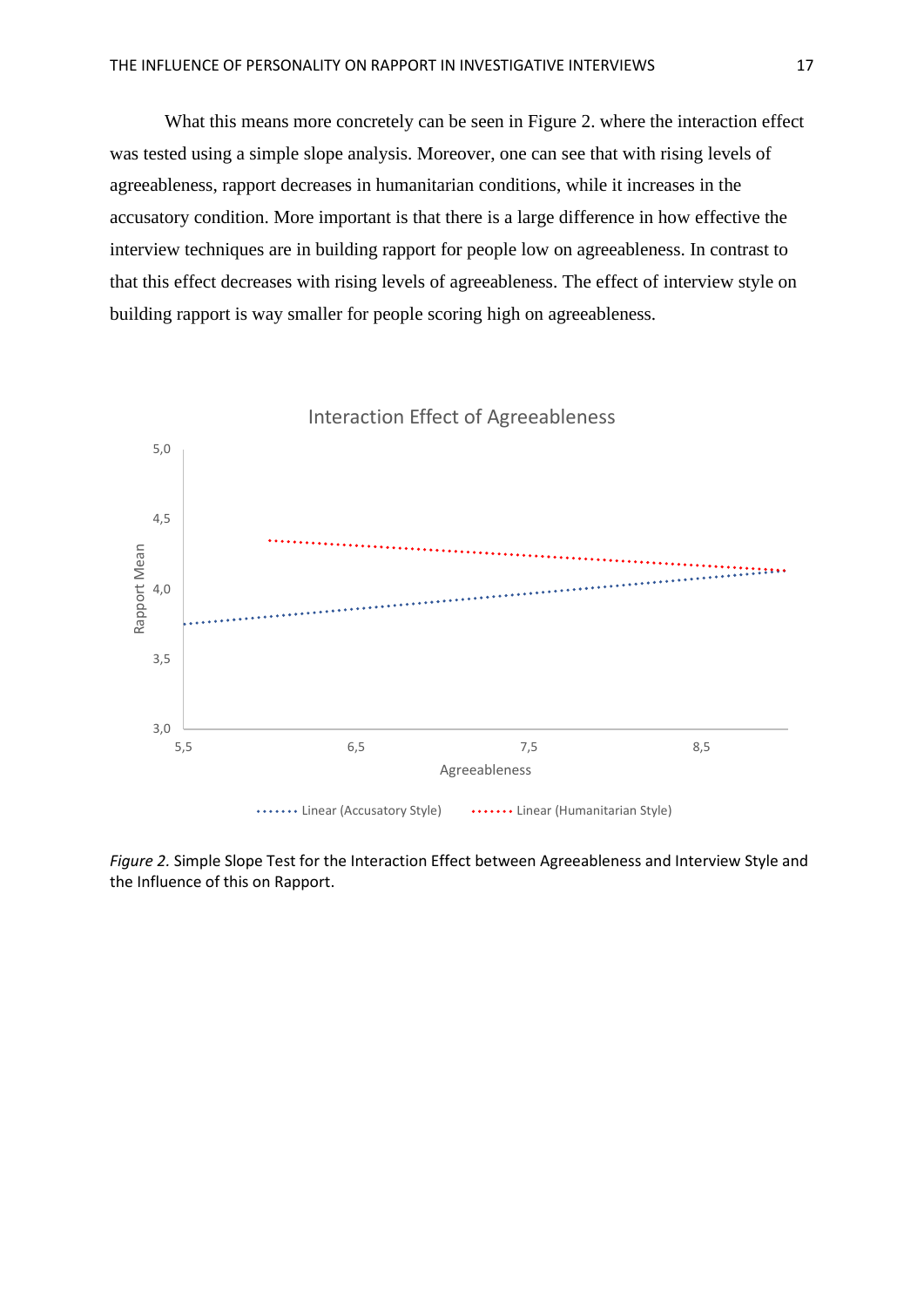### **Discussion**

### **Overview of the findings**

In this research an effort was made to investigate in how far the personality of the interviewee explains the relationship between interview style and rapport in investigative interviews. On the basis of current literature, the hypothesis was that personality traits such as Agreeableness (Kang et al., 2008), Extraversion (Brixey & Novick, 2019; Kang et al., 2008) and Openness (Madsen & Santtila, 2018) positively moderate the relationship between interview style and rapport while Neuroticism and Conscientiousness negatively moderate it.

In contrast to the hypothesis, the results of the experiment did not indicate a significant influence of personality. Nonetheless, the main effect of interview style on the amount of rapport was significant. This means that more rapport was built in humanitarian approaches than in accusatory approaches in this sample.

**Interview Style as a predictor.** The independent t-test showed that the mean of rapport was significantly larger for the humanitarian approach than for the accusatorial one. This result is clearly in line with already existing literature on investigative interviewing approaches (Vrij et al., 2014, 2017; Walsh & Bull, 2012). This finding shows that the applied techniques such as Minimization, Maximization and Direct Confrontation in the accusatorial approach as well as showing empathy and being open in the humanitarian approach were effective in manipulating rapport in the sample. In connection to the favourable effect of rapport that other studies show (Collins et al., 2002; Drolet & Morris, 2000; Vrij et al., 2014), this result suggests that rapport is an important concept in investigative interviews that might be responsible for the difference in effectiveness between the two tested interview styles. Thus, further attention must be paid to underlying mechanisms to find out how rapport operates in the context of investigative interviews.

**Moderation Analysis of Personality.** None of the five models identified one of the personality traits as a significant predictor for rapport. Moreover, the proposed interaction effect between the traits and interview style was not significant in any of the models. Thus, there is no clear evidence that personality does affect how interview style influences building rapport with the interviewer. However, tendencies about a moderation effect of low Agreeableness could be observed in this sample, as will be further elaborated.

*Extraversion.* The results about the influence of Extraversion contrast already existing literature about the connection between rapport and the personality trait of Extraversion. While the results of this study indicate no effect of Extraversion on rapport or on the relationship between rapport and interview style, a study by Kang et al. (2008) shows that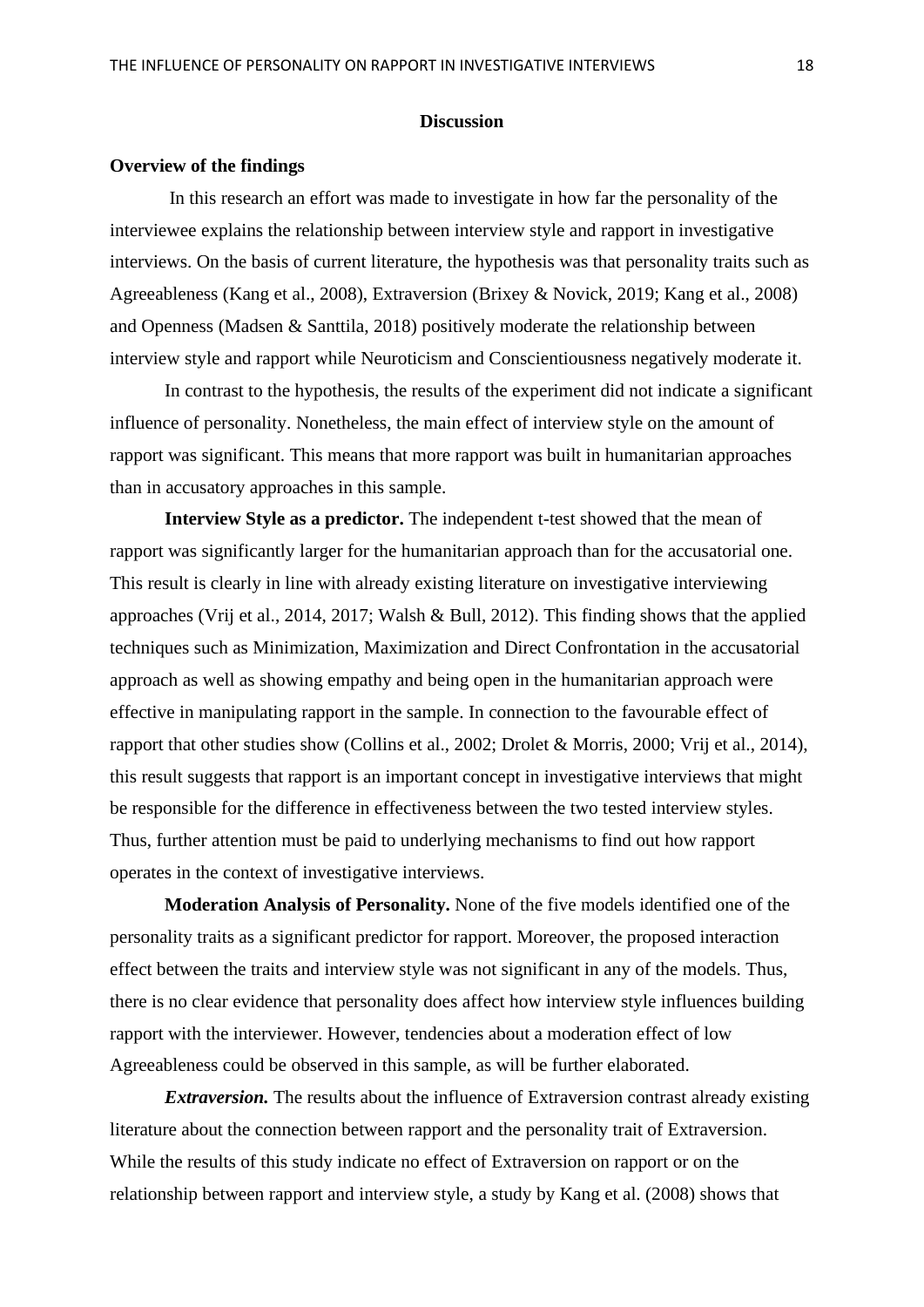Extraversion plays a significant role in building and maintaining rapport. Moreover, Brixey & Novick (2019) explain that Extraversion of both communication partners influences rapport.

When looking at the studies, one important difference becomes obvious. While they tested the influence of personalities in the context of rapport with virtual agents, this study aims to display the connection in investigative interviews. In the two mentioned studies, in which Extraversion is shown to positively influence rapport building, the setting was more similar to an everyday situation and was less serious. That means in contrast to other studies, this study was designed within a more formal setting, in which the participants had to pay attention to the consequences of their actions, and thus it was a high-pressure scenario. Contradicting that, in the study by Kang et al. (2008), participants had the task to tell a story and the virtual agent reacted through nonverbal communication. In this less serious setting, extraverted people were able to build more rapport, in contrast to this study. The second mentioned study deals with a similar set up and less serious context in which participants talked to a virtual agent and the agent was manipulated in terms of word count, positivity and formality, which influenced participants in rapport building (Brixey & Novick, 2019). In both studies, it was a low-pressure scenario of interaction compared to the context of investigative interviews. This is a clear difference to this current study.

The contrasting results of the studies may indicate that different mechanisms and factors play a role when looking at rapport in investigative interviews compared to a scenario with virtual agents. The setting is completely different. As it is a special situation in which people do not frequently find themselves in, maybe also different mechanisms come into play. This assumption is supported by the theory of trait activation, which assumes that every trait needs an arousal of a *trait relevant situation* to be activated (Tett & Guterman, 2000). Thus, it may be the case that this *trait relevant situation*, that activates the trait in the scenario of former studies, is missing in the case of investigative interviews. This is supported by the finding that high-pressure situations influence the process of trait activation for example for Neuroticism (Byrne, Silasi-Mansat, & Worthy, 2015). The study found that Neuroticism was higher in low pressure scenarios than in high pressure ones. Thus, this may raise the assumption that context is more important in high pressure scenarios, and personality traits could play a bigger role in low pressure scenarios. This would explain the contradictory results compared to former studies. The large situational difference between already existing literature and the performed study, makes it difficult to compare the effect of the personality trait Extraversion and draw clear conclusion. Clearly, the results contrast already existing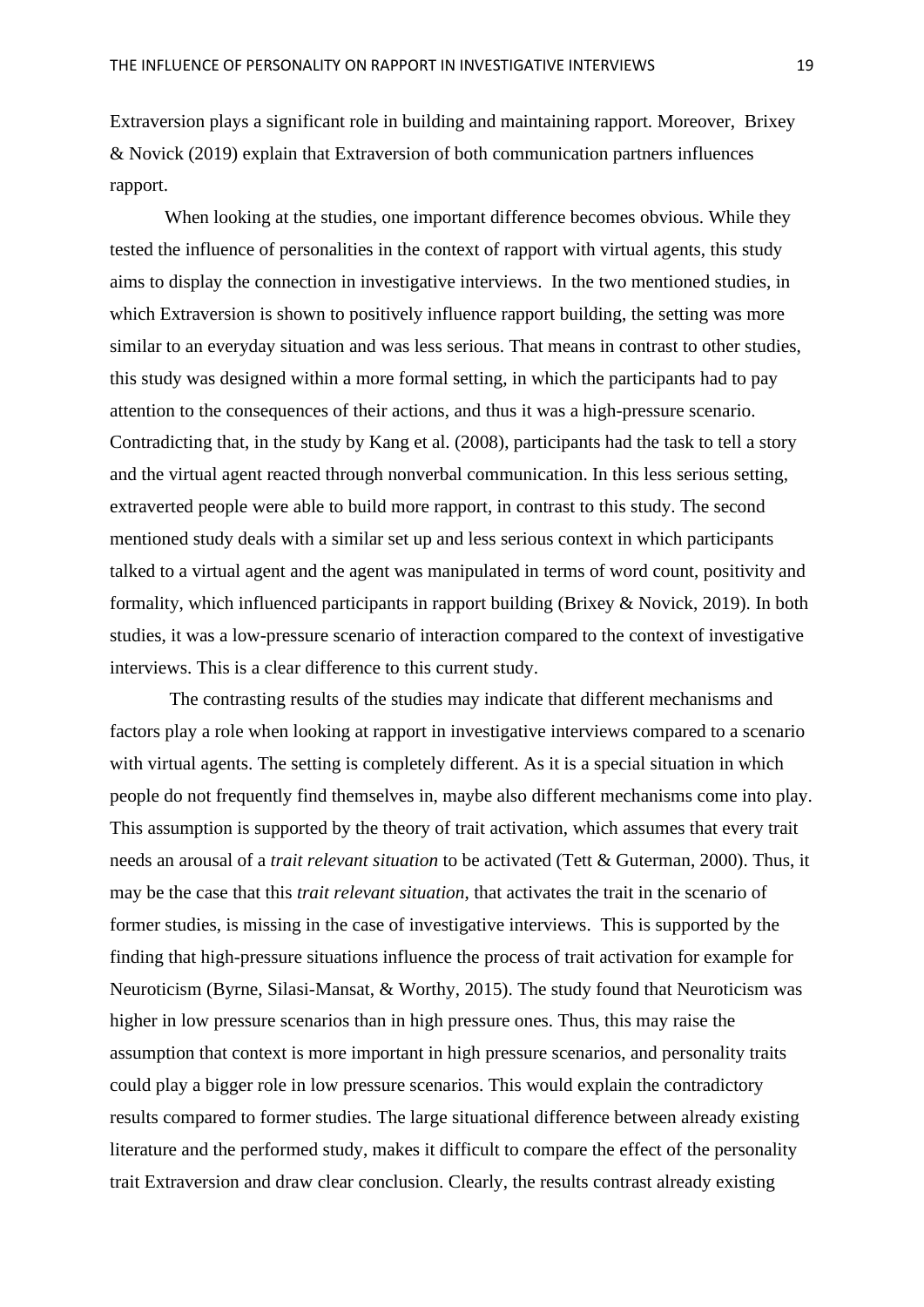literature on this matter, suggesting that Extraversion plays a different role in investigative interviews than in other scenarios.

*Agreeableness.* Overall, there was no significant influence of Agreeableness or an interaction effect of Agreeableness and interview style on rapport. Nonetheless, the tests show a weak evidence against the null hypothesis, which was further investigated in an exploratory analysis. The exploratory analysis showed that in this sample scoring low or medium in Agreeableness did influence rapport significantly even surviving the Bonferroni correction. More concretely, there is a difference in rapport between the conditions of the accusatory and humanistic interview style for participants scoring low on agreeableness. While humanitarian approaches are most effective in eliciting rapport at low levels of Agreeableness, the accusatory approach is maximally ineffective for eliciting rapport for people low on Agreeableness. This difference declines with rising levels of Agreeableness as can be seen in Figure 2. Thus, one can conclude that the interview style becomes decreasingly important with rising levels of agreeableness.

This is especially interesting as agreeableness is of special importance for the topic of investigative interviews, because there seems to be a link between people low on Agreeableness and crime. Being less trustworthy and altruistic and often finding fault in others are risk factors for criminal behaviour and therefore for ending up in an investigative interview (DeLisis & Vaughn, 2016; Međedović, 2017). Thus, the result that at low Agreeableness, interview style matters the most is interesting as well as important to understanding how interviewees react to different approaches. Moreover, it can be a step towards improving the investigative interviews to achieve the best possible result even for people low on Agreeableness. More concretely these results indicate that the accusatory approach should not be used for interviewees low on Agreeableness. Instead, especially for people low on agreeableness, the humanitarian approach should be applied. Nonetheless, this result requires further research, as only weak evidence against the null hypothesis could be found.

When thinking about the question why agreeableness did not prove as a predictor and there was no significant interaction effect even though in an exploratory analysis there seems to be an effect for low Agreeableness, one has to think about the selected sample. For the research, mainly students were selected. Thus, the sample might not reflect characteristics of criminals very well. If at high levels, agreeableness does not have an influence, and the sample consists of a lot of participants scoring high on agreeableness, the results are less robust. As the evidence against the null hypothesis was not definitely clear, further research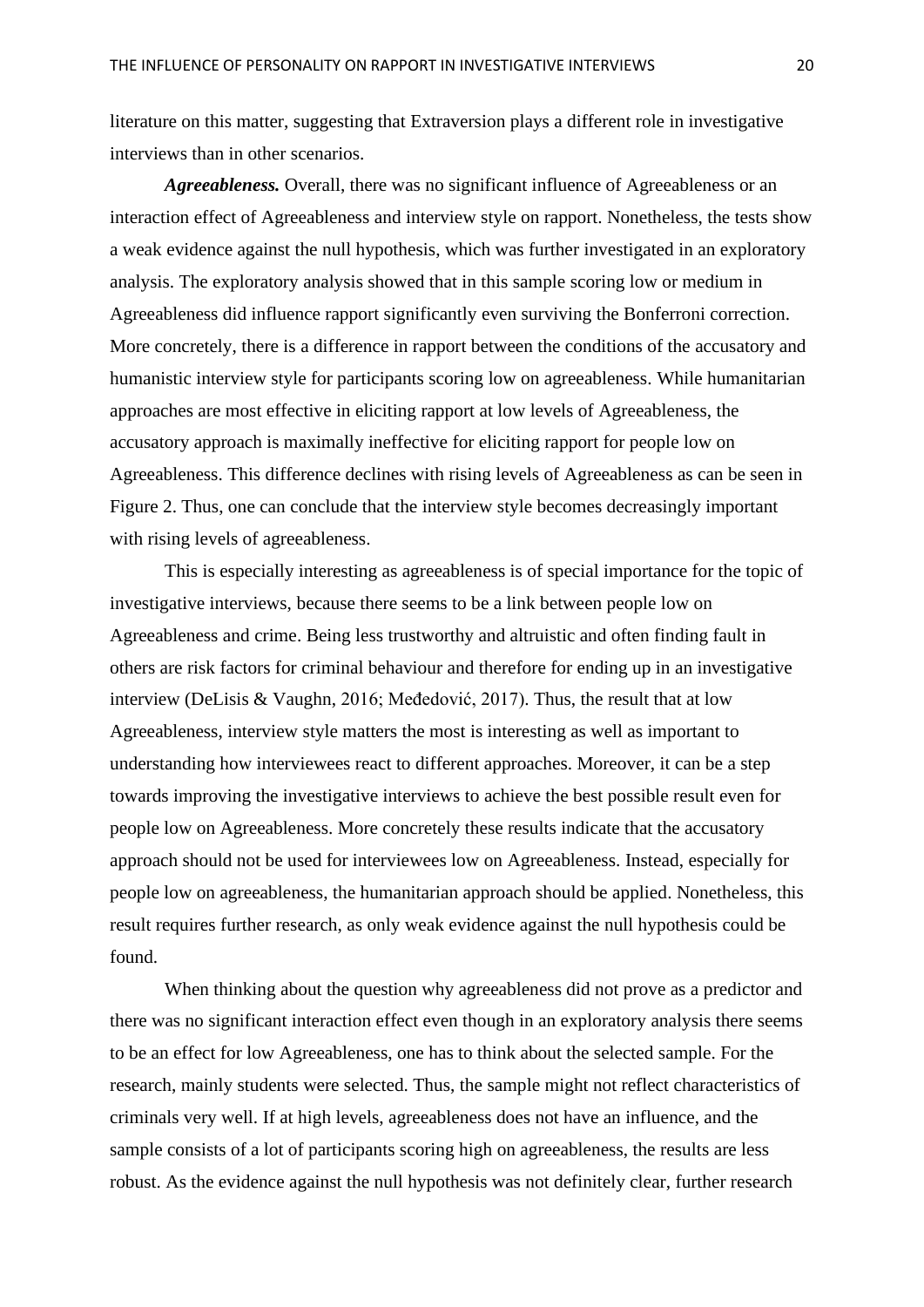needs to focus on this topic.

*Openness.* Next to the fact that Openness of the interviewee can have favourable influences on the amount of information retrieved, as it improves memory recall (Madsen & Santtila, 2018), there is little research about the effect of Openness on rapport. Nonetheless, it was proposed that Openness would favourably influence building rapport especially in humanitarian approaches, as having an open mind, being attentive and curious seem to be characteristics that can be helpful in bonding with somebody.

Based on the results, this hypothesis was rejected. Openness as well as the interaction between Openness and interview style did not affect rapport in this sample. Thus, even though Madsen and Santilla (2018) show that Openness does improve memory recall especially in humanitarian approaches to interviewing, this does not seem to be related to rapport directly. This is also supported by the finding that the trait Openness improves memory even in very different contexts independent from rapport, such as in adults with dementia (Terry, Puente, Brown, Courtney, Faraco, Carlos, & Miller, 2013).

*Neuroticism.* As no studies for Neuroticism in this context were presented, the assumption was built on the knowledge about the character traits and how they operate in other contexts. People scoring high on neuroticism are often insecure, and anxious and have difficulty with forming relationships quickly. Thus, it was assumed that this would especially hinder rapport building in accusatory approaches, as the techniques used in this approach may trigger neurotic traits that hinder building rapport and make it more difficult to stay emotionally stable than the methods of the humanitarian approach.

No evidence was found to support this conclusion. That means that people scoring high on Neuroticism did not build less rapport in accusatory conditions compared to people scoring low on neuroticism. In connection to interview style there is no interaction with Neuroticism. Moreover, also no direct effect could be observed, which means that Neuroticism plays a minor role for determining how much rapport is built in each of the two interview conditions in this sample.

Based on what is already known about rapport and Neuroticism, this seems contradictory to other studies. Other studies from different contexts indicate that neuroticism plays a major role in forming relationships. One example is the finding that mothers high on Neuroticism have difficulty with building a strong relationship with their child (Sperling, 1951). Even though this can provide a direction of the effect Neuroticism has on building rapport, there is also a large difference between the studies. While the study by Sperling (1951) focuses on years of relationship building, this study only takes into account the effect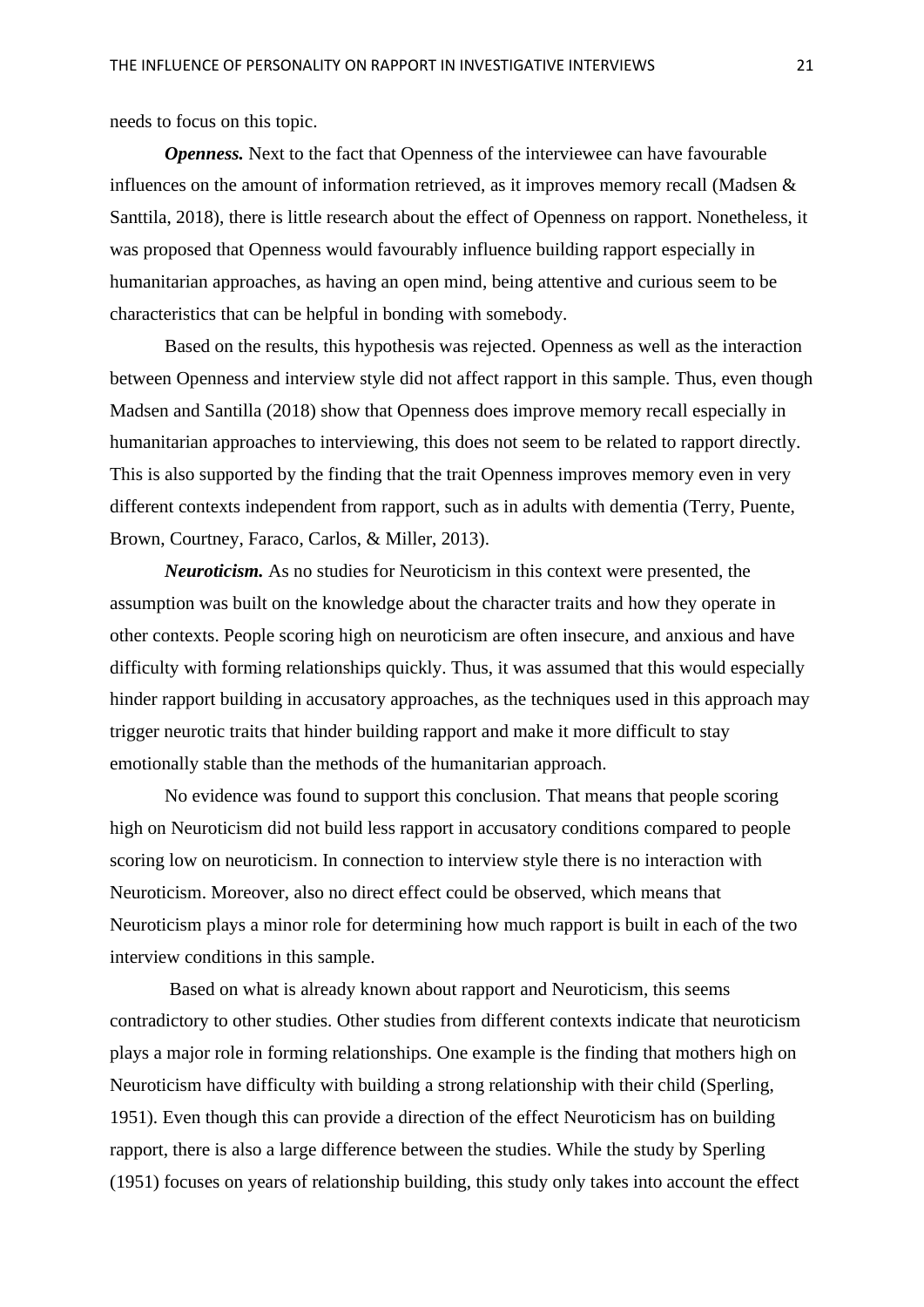of one interview. Furthermore, one can say that there is a lack of literature on the effect of Neuroticism in smaller situation and thus, needs to be further investigated. Nonetheless, the results of this study concerning Neuroticism are not in line with the hypothesis and the findings of other studies.

*Conscientiousness.* As there is also little literature for Conscientiousness and about its effect in investigative interviews, the hypothesis was based on general behavioural tendencies of people scoring high on Conscientiousness. It was assumed that people that operate analytically rather than emotionally would not be likely to operate through the affect heuristic. Thus, high levels of Conscientiousness would hinder how emotionally based the judgement of the interview is which in turn would hinder building rapport. Somebody who is thinking rationally would be likely to bond fast with his or her interviewer. In contrast to that people scoring low on Conscientiousness would be more likely to make use of the affect heuristic and the emotional clues provided in the humanitarian approach and therefore, build more rapport in the humanitarian than the accusatory approach.

This hypothesis could be rejected considering the non-significant results for Conscientiousness as a predictor of rapport as well as non-significant results of an interaction between Conscientiousness and interview style. This means that Conscientiousness does not make a difference in terms of building rapport when it comes to the two tested interview styles. As all of the results for Conscientiousness were not significant, testing whether the affect heuristic would moderate the relationship was not necessary.

### **Strength and Limitations of the study**

This study incorporates some strong and weak aspects that future studies should consider. Over the last years, research made progress in finding out more about what techniques are effective in investigative interviews and how they operate. Also personality has been a focus of research on investigative interviews, such as traits of police officers that improve the outcome of the interview (De Fruyt et al., 2006). In contrast to that there is a lack of literature about how different personalities react to different techniques in investigative interviews. The personality of the interviewee and specifically looking at all of the Big Five Traits simultaneously, as well as its importance to the outcome of the interview has been neglected so far. Thus, this study explores an area of psychology that is relatively unexplored. At the same time the topic is of high relevance as on the one hand, rapport is shown to have favourable influences on the outcome of the interview especially in humanitarian approaches (Abbe & Brandon, 2013) and on the other hand nothing is known about the effectiveness for different personality types. Thus, this knowledge can help to improve the techniques of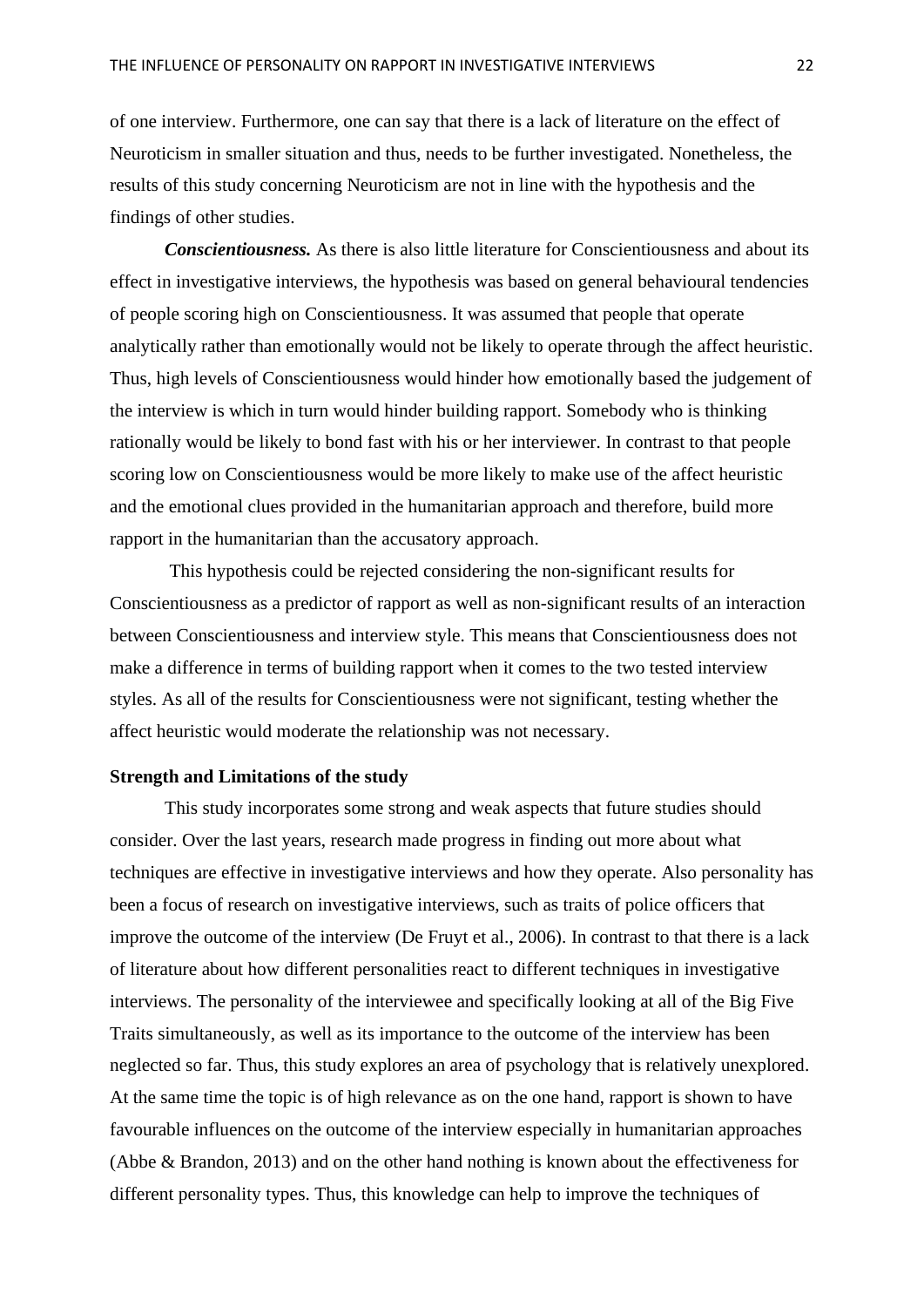investigative interviews without having to worry about the fit for different types of personalities. Especially the finding that Agreeableness at low levels hinders rapport building in the accusatory approach can be important for improving investigative techniques and to increase the effectiveness of the interview by only applying humanitarian approaches.

When it comes to the limitations of the conducted study, one aspect is the restriction due to the Corona Virus. As it was not possible to conduct the interviews in person in an experimental setting, the researchers were limited to the use of online platforms for the Interview. While Skype offers a good alternative to meeting in person, it is also said to have drawbacks. For example it is doubtful how far it is even possible to make a connection and build rapport with people you have never seen before, online (Deakin & Wakefield, 2014). Nonetheless, a significant difference in rapport was found between the two interview styles. This means that against the worry that the factor of online video platforms could hinder rapport building, it was possible, and the manipulation was effective. Thus, a direct comparison of online interviews and traditional interviews would be necessary to determine if less rapport than in traditional interviews was built. It is therefore, advised to investigate this effect in future studies.

Second, as mentioned before none of the interviewers had real life experience with conducting an investigative interview. This is an important limitation to keep in mind as this could significantly have influenced the perception the participants had about the interviewer and the building of rapport. Nonetheless, the interviewers were prepared and acted according to an interviewing scheme. Thus, efforts were made to decrease the effect of a lack of experience.

Next to these limitations, another aspect to keep in mind is that the content of the interviews was only an imagined crime. This makes it easier for the suspect not to feel pressured during the interview as the interviewee has nothing to lose. This might make it easier for the interviewee to build rapport with the interviewer, as less is at stake for them, pressure is low and the situation of a study is apparent. For the results this means that the amount of rapport could have been higher than it would have been in a real scenario and setting.

Lastly even though the reported effect size was medium to large for the independent t test  $(d = 0.74)$ , which means that this study incorporated enough participants to show an effect, the small sample size of only 25 participants per cell is a limitation of the study. The reason for that is, that there is no precise estimate of the effect, as p values as a measure for testing hypotheses are largely dependent on the sample size (Johnson, 1999). Having a small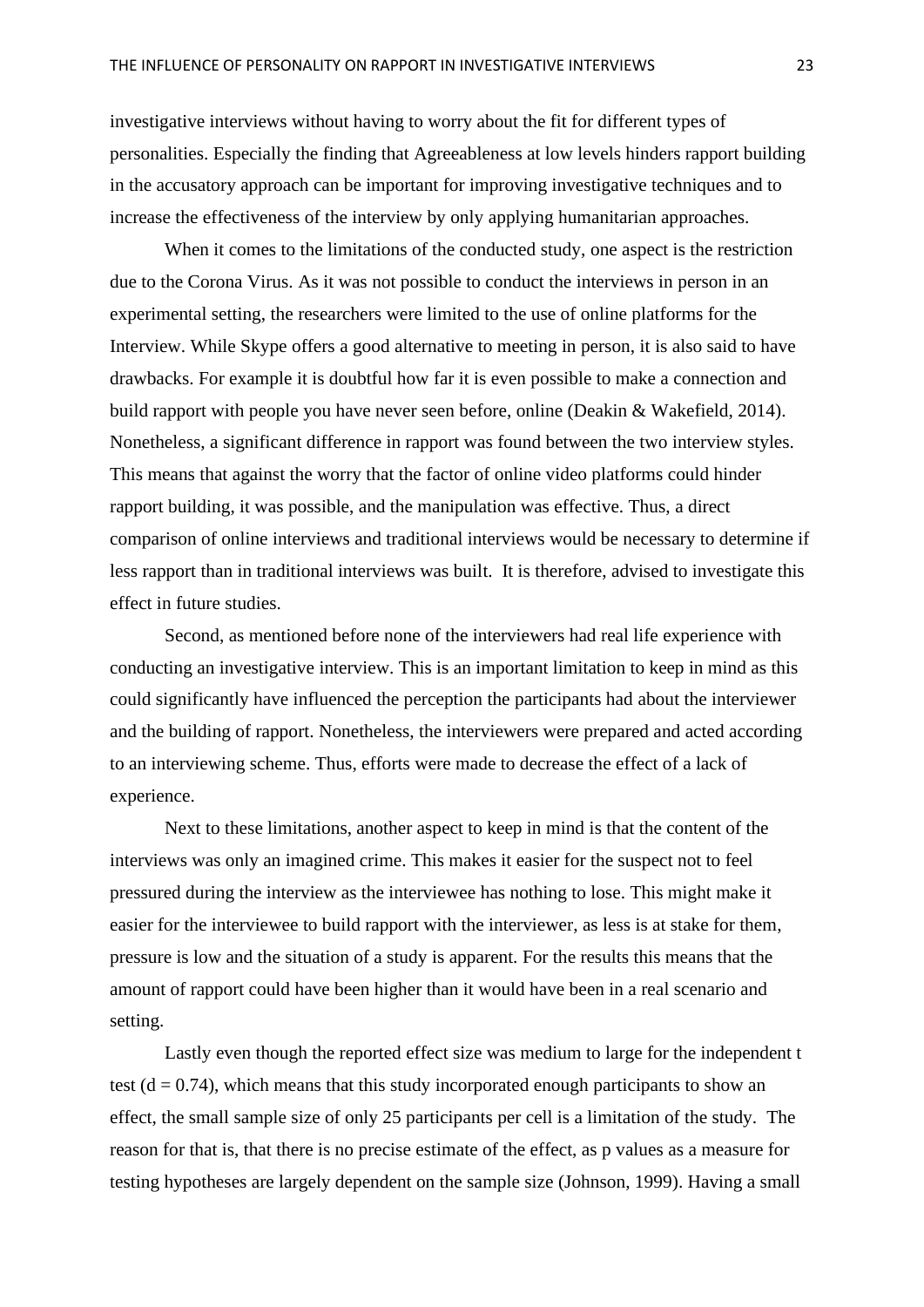sample size can thus, increase the risk of falsely accepting the null hypothesis (Type II Error) and may also lead to an overestimation of the effect that is shown. That means that even though this study found an effect, one cannot be sure about the accuracy of the estimate. Thus, future studies should 1) make use of a larger sample 2) make use of confidence intervals for testing the effect.

### **Future Recommendations**

Future research can add up to this study in various ways. First, the scope of this research was relatively small: conducting the study with a larger sample size might help to achieve more meaningful results and an accurate estimate.

Next to that, to exclude the possibility of an influence of the study design, future studies should try to improve the set up in the following ways. Firstly, the study should be conducted again with police officers that have experience in conducting investigative interviews. Also, bearing in mind ethical guidelines, an optimal setting would be to have true cases or more serious cases as a vignette. Furthermore, it is assumed that in this study, there was a problem in terms of the sample. Thus, the sample should be adjusted to the profile of criminals and especially to participants low on agreeableness.

Last, in an exploratory analysis of agreeableness, an influence of low agreeableness was observed. Nonetheless, there is no clear statement about the influence of agreeableness, as overall agreeableness did not prove as a significant predictor. This should be investigated further bearing in mind the results of the current study. Moreover, even though an effect of Agreeableness at low levels on the effect of interview style on rapport could be established, no conclusion about the effectiveness in terms of information elicited could be drawn. Thus, future research should investigate how far scoring low on Agreeableness also affects the success of the interview. Thus, especially agreeableness needs to be in the focus of future studies and add up to the findings of this study.

### **Conclusion**

This study investigated a relatively neglected area of investigative interviews. Little is known about the effect of personality of the interviewee in this area of research. The most important finding is that while most of the traits play a small role for rapport in both interviewing styles, low agreeableness is indicated to have a negative effect on rapport in the accusatory condition. The results imply that, the police do not necessarily need to tailor their approaches to the personality of the interviewee, as the humanistic approach achieves more rapport for most personality types.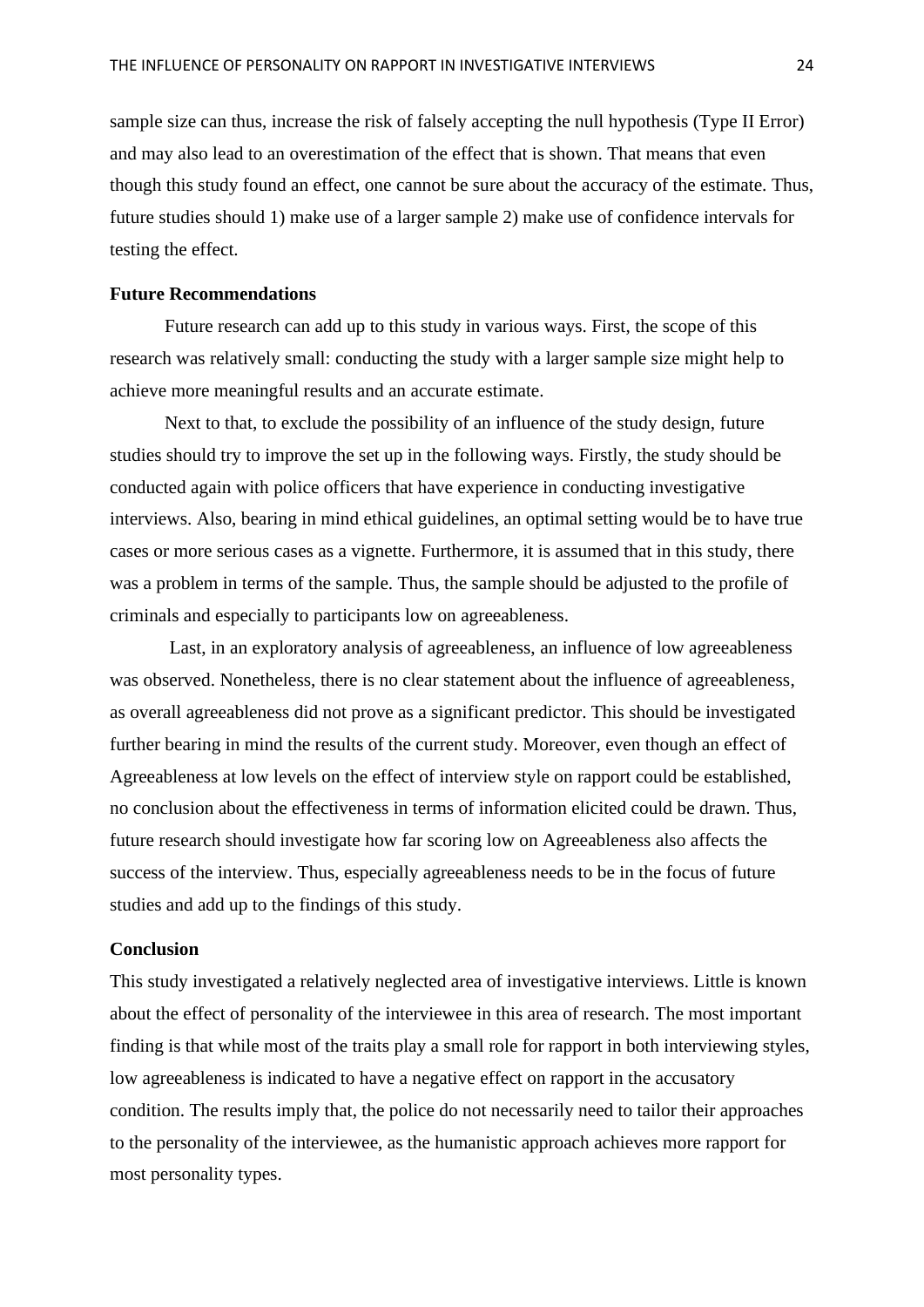### **References**

- Abbe, A., & Brandon, S. E. (2013). The Role of Rapport in Investigative Interviewing : A Review. *Journal of Investigative Psychology and Offender Profiling*, *10*(3), 237–249. https://doi.org/10.1002/jip.1386
- Abbe, A., & Brandon, S. E. (2014). Building and maintaining rapport in investigative interviews. *Police Practice and Research*, *15*(3), 207–220. https://doi.org/10.1080/15614263.2013.827835
- Ackley, C. N., Mack, S. M., Beyer, K., & Erdberg, P. (2010). *Investigative and Forensic Interviewing - A Personality-focused Approach*. Boca Raton: CRC Press.
- Brixey, J., & Novick, D. (2019). Building rapport with extraverted and introverted agents Extraversion and Introversion in Dialogue. In M. J. (eds) Eskenazi M., Devillers L. (Ed.), *Advanced Social Interaction with Agents. Lecture Notes in Electrical Engineering* (510th ed., pp. 3–13). https://doi.org/https://doi.org/10.1007/978-3-319-92108-2\_1
- Bull, R. (2018). PEACE‐ful Interviewing/Interrogation. In J. W. & S. Sons (Ed.), *In Diversity in Harmony: Insights from Psychology-Proceedings of the 31st International Congress of Psychology* (pp. 191–210). https://doi.org/10.1002/9781119362081.ch10
- Burchell, B., & Marsh, C. (1992). The effect of questionnaire length on survey response. *Quality and Quantity*, *26*(3), 233–244. https://doi.org/10.1007/BF00172427
- Byrne, K. A., Silasi-Mansat, C. D., & Worthy, D. A. (2015). Who Chokes Under Pressure? The Big Five Personality Traits and Decision-Making under Pressure. *Personality and Individual Differences*, *74*, 22–28. https://doi.org/10.1016/j.paid.2014.10.009
- Collins, R., Lincoln, R., & Frank, M. G. (2002). The Effect of Rapport in Forensic Interviewing. *Psychiatry, Psychology and Law*, *9*(1), 69–78. https://doi.org/https://doi.org/10.1375/pplt.2002.9.1.69
- De Fruyt, F., Bockstaele, M., Taris, R., & Van Hiel, A. (2006). Police interview competencies: Assessment and associated traits. *European Journal of Personality*, *20*(7), 567–584. https://doi.org/10.1002/per.594
- Deakin, H., & Wakefield, K. (2014). Skype interviewing: reflections of two PhD researchers. *Qualitative Research*, *14*(5), 603–616. https://doi.org/10.1177/1468794113488126
- DeLisis, M., & Vaughn, M. G. (2016). Correlates of Crime. In *The handbook of criminological theory* (pp. 18–36).
- Drolet, A. L., & Morris, M. W. (2000). Rapport in Conflict Resolution : Accounting for How Face-to-Face Contact Fosters Mutual Cooperation in Mixed-Motive Conflicts. *Journal of Experimental Social Psychology*, *36*(1), 26–50. https://doi.org/https://doi.org/10.1006/jesp.1999.1395
- Duke, M. C., Wood, J. M., Bollin, B., Scullin, M., & LaBianca, J. (2018). Development of the rapport scales for investigative interviews and interrogations (RS3i), Interviewee version. *Psychology, Public Policy, and Law*, *24*(1), 64–79. https://doi.org/10.1037/law0000147
- Finucane, M. L., Alhakami, A. L. I., Slovic, P., & Johnson, S. M. (2000). The Affect Heuristic in Judgments of Risks and Benefits. *Journal of Behavioural Decision Making*, *13*(1), 1–17. https://doi.org/https://doi.org/10.1002/(SICI)1099- 0771(200001/03)13:1<1::AID-BDM333>3.0.CO;2-S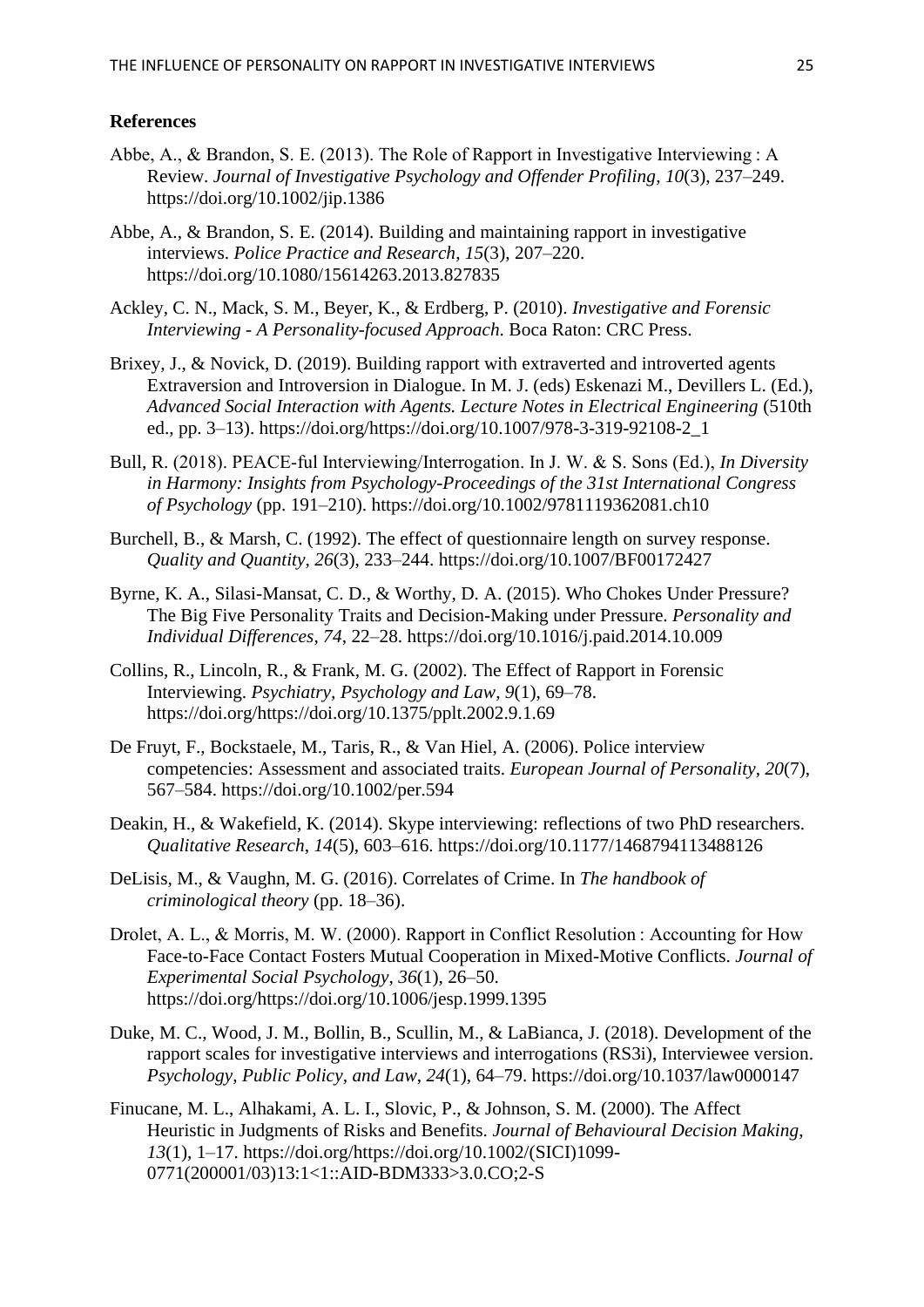- Herzog, R. A., & Bachman, J. G. (2017). Effects of Questionnaire Length on Response Quality. *Public Opinion Quarterly*, *45*(4), 549–559. https://doi.org/http://dx.doi.org/10.1086/268687
- Hilgendorf, E. L., & Irving, B. (1981). A Decision-Making Model of Confessions. In L.-B. S.M.A (Ed.), *Psychology in Legal Contexts* (pp. 67–84). https://doi.org/10.1007/978-1- 349-04917-2
- Holmberg, U., & Christianson, S.-A. (2002). Murderers ' and Sexual Offenders ' Experiences of Police Interviews and Their Inclination to Admit or Deny Crimes. *Behavioral Sciences and the Law*, *20*(1), 31–45. https://doi.org/10.1002/bsl.470
- Horgan, A. J., Russano, M. B., Meissner, C. A., & Evans, J. R. (2012). Minimization and maximization techniques: assessing the perceived consequences of confessing and confession diagnosticity. *Psychology, Crime and Law*, *18*(1), 65–78. https://doi.org/10.1080/1068316X.2011.561801
- Horgan, A. J., Russano, M. B., Meissner, C. A., & Jacqueline, R. (2012). Minimization and maximization techniques : assessing the perceived consequences of confessing and confession diagnosticity. *Psychology, Crime & Law*, *18*(1), 65–78. https://doi.org/10.1080/1068316X.2011.561801
- Johnson, D. H. (1999). The Insignificance of Statistical Significance Testing. *USGS Nothern Prairie Wildlife Research Center*, (225). Retrieved from https://digitalcommons.unl.edu/usgsnpwrc/225
- Kang, S. H., Gratch, J., Wang, N., & Watt, J. H. (2008). Agreeable people like agreeable virtual humans. *International Workshop on Intelligent Virtual Agents*, *5208*, 253–261. https://doi.org/10.1007/978-3-540-85483-8\_26
- Kelly, C. E., Redlich, A. D., & Miller, J. C. (2015). Examining the Meso-Level Domains of the Interrogation Taxonomy Psychology , Public Policy , and Law Examining the Meso-Level Domains of the Interrogation. *Psychology, Public Policy, and Law*, *21*, 179–191. https://doi.org/10.1037/law0000034
- Knox, S., Hess, S. A., Petersen, D. A., & Hill, C. E. (1997). A Qualitative Analysis of Client Perceptions of the Effects of Helpful Therapist Self-Disclosure in Long-Term Therapy A Qualitative Analysis of Client Perceptions of the Effects of Helpful Therapist Self-Disclosure in Long-Term Therapy. *Journal of Counseling Psychology*, *44*(3), 274–283. https://doi.org/https://doi.org/10.1037/0022-0167.44.3.274
- Madsen, K., & Santtila, P. (2018). Interview styles , adult ' s recall and personality in investigative interview settings : Mediation and moderation effects Interview styles , adult ' s recall and personality in investigative interview settings : Mediation and moderation effects. *Cogent Psychology*, *5*(1), 1–18. https://doi.org/10.1080/23311908.2018.1485477
- Međedović, J. (2017). The profile of a criminal offender depicted by HEXACO personality traits. *Personality and Individual Differences*, *107*, 159–163. https://doi.org/10.1016/j.paid.2016.11.015
- Meissner, C. A., Redlich, A. D., Michael, S. W., Evans, J. R., Camilletti, C. R., Bhatt, S., & Brandon, S. (2014). Accusatorial and information-gathering interrogation methods and their effects on true and false confessions: a meta-analytic review. *Journal of Experimental Criminology*, *10*(4), 459–486. https://doi.org/10.1007/s11292-014-9207-6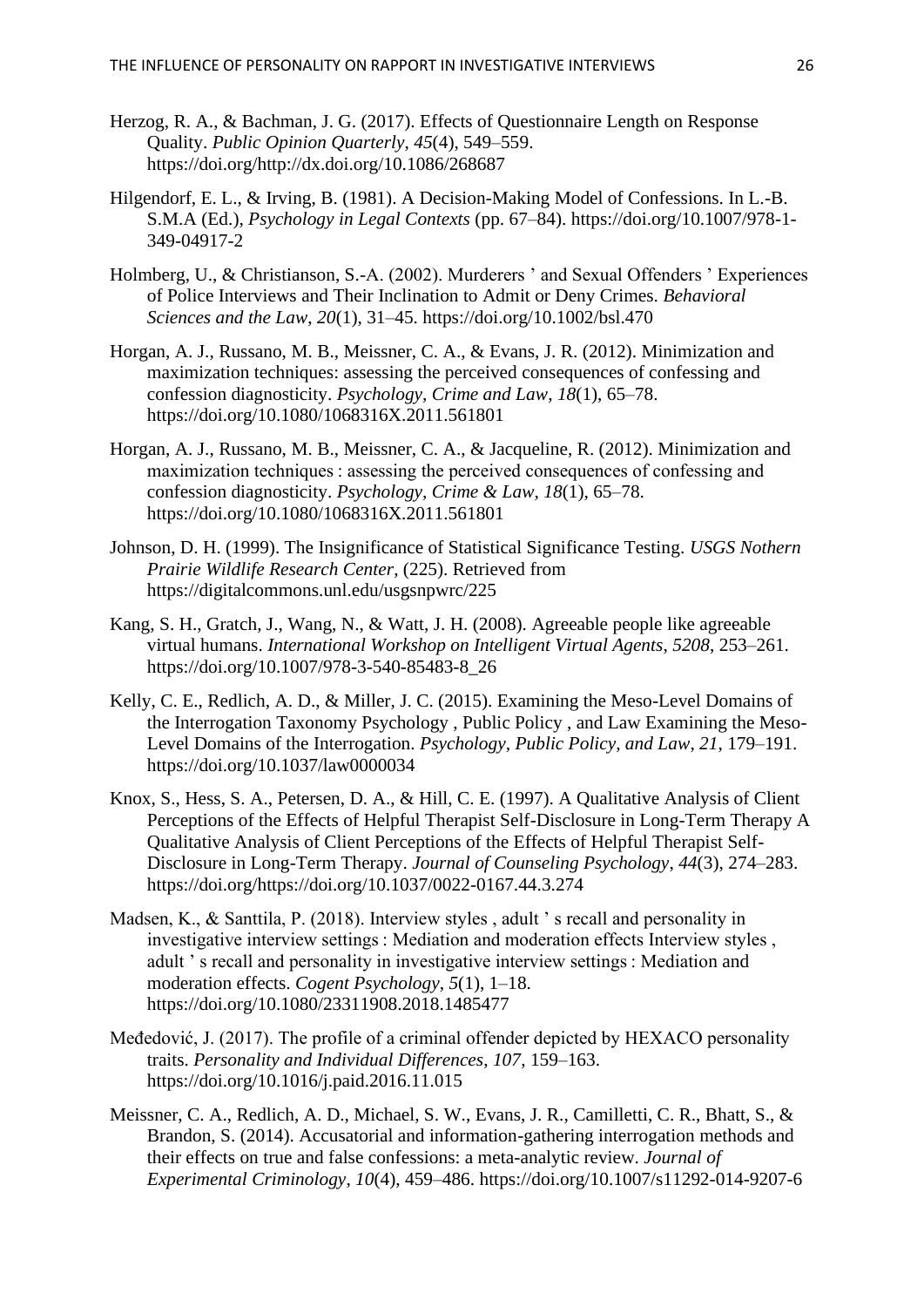- Rammstedt, B., & John, O. P. (2007). Measuring personality in one minute or less : A 10-item short version of the Big Five Inventory in English and German ଝ. *Journal of Research in Personality*, *41*, 203–212. https://doi.org/10.1016/j.jrp.2006.02.001
- Roccas, S., Schwartz, S. H., & Knafo, A. (2002). The Big Five Personality Factors and Personal Values. *Personality and Social Psychology Bulletin*, *28*(6), 789–801. https://doi.org/https://doi.org/10.1177/0146167202289008
- Slovic, P., & Peters, E. (2006). Risk Perception and Affect. *Current Directions in Psychological Science*, *15*(16), 322–325. https://doi.org/10.1111/j.1467- 8721.2006.00461.x
- Sperling, M. (1951). The neurotic child and his mother: A psychoanalytic study. *American Journal of Orthopsychiatry*, *2*(21), 351–364. https://doi.org/https://doi.org/10.1111/j.1939-0025.1951.tb06109.x
- Terry, D. P., Puente, A. N., Brown, Courtney, L., Faraco, Carlos, C., & Miller, S. (2013). Openness to experience is related to better memory ability in older adults with questionable dementia. *Journal of Clinical and Experimental Neuropsychology*, *35*(5), 509–517. https://doi.org/https://doi.org/10.1080/13803395.2013.795932
- Tett, R. P., & Guterman, H. A. (2000). Situation Trait Relevance, Trait Expression, and Cross-Situational Consistency: Testing a Principle of Trait Activation. *Journal of Research in Personality*, *34*(4), 397–423. https://doi.org/10.1006/jrpe.2000.2292
- Tickle-Degnen, L., & Rosenthal, R. (1990). The Nature of Rapport and Its Nonverbal Correlates. *Psychological Inquiry*, *1*(4), 285–293.
- Vrij, A., Hope, L., & Fisher, R. P. (2014). Eliciting Reliable Information in Investigative Interviews. *Policy Insights from the Behavioral and Brain Sciences*, *1*(1), 129–136. https://doi.org/10.1177/2372732214548592
- Vrij, A., Leal, S., Mann, S. A., & Granhag, P. A. (2011). A comparison between lying about intentions and past activities: Verbal cues and detection accuracy. *Applied Cognitive Psychology*, *25*(2), 212–218. https://doi.org/10.1002/acp.1665
- Vrij, A., Meissner, C. A., Fisher, R. P., Kassin, S. M., Kleinman, S. M., & Morgan, A. (2017). Psychological Perspectives on Interrogations. *Perspectives on Psychological Science*, *12*(6), 927–955. https://doi.org/https://doi.org/10.1177/1745691617706515
- Walsh, D., & Bull, R. (2012). Examining Rapport in Investigative Interviews with Suspects: Does its Building and Maintenance Work? *Journal of Police and Criminal Psychology*, *27*(1), 73–84. https://doi.org/10.1007/s11896-011-9087-x
- Wang, N., Gratch, J., & Rey, M. (2009). Rapport and Facial Expression. *2009 3rd International Conference on Affective Computing and Intelligent Interaction and Workshops*, 1–6. https://doi.org/10.1109/ACII.2009.5349514
- Weiher, L., Watson, S. J., Luther, K., & Taylor, P. (2018). An investigation of rapport maintenance over multiple interviews–Does PEACE hold any advantage over Reid? *Annual Conference of the European Association of Psychology and Law*. Turku, Finland.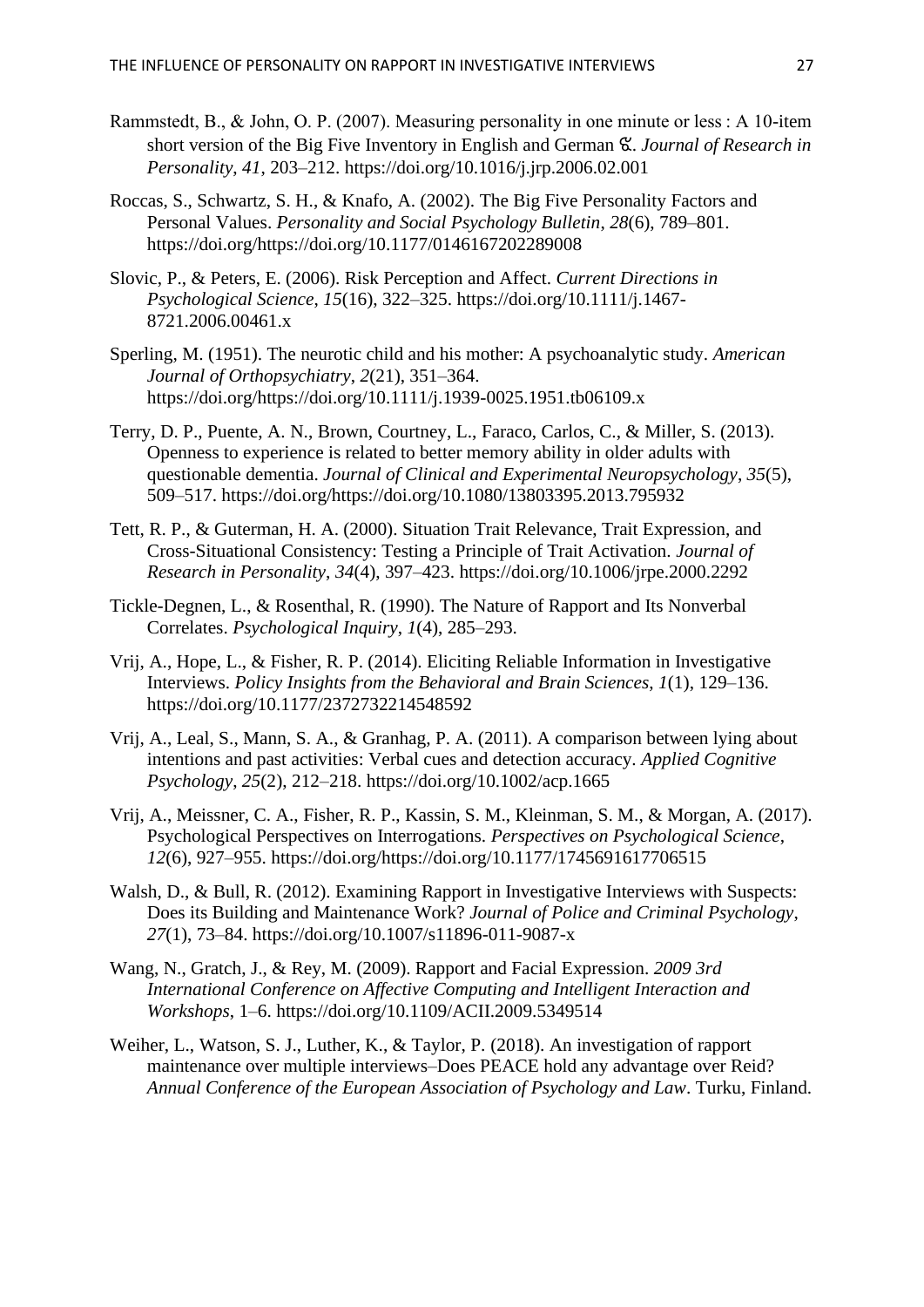# The Appendices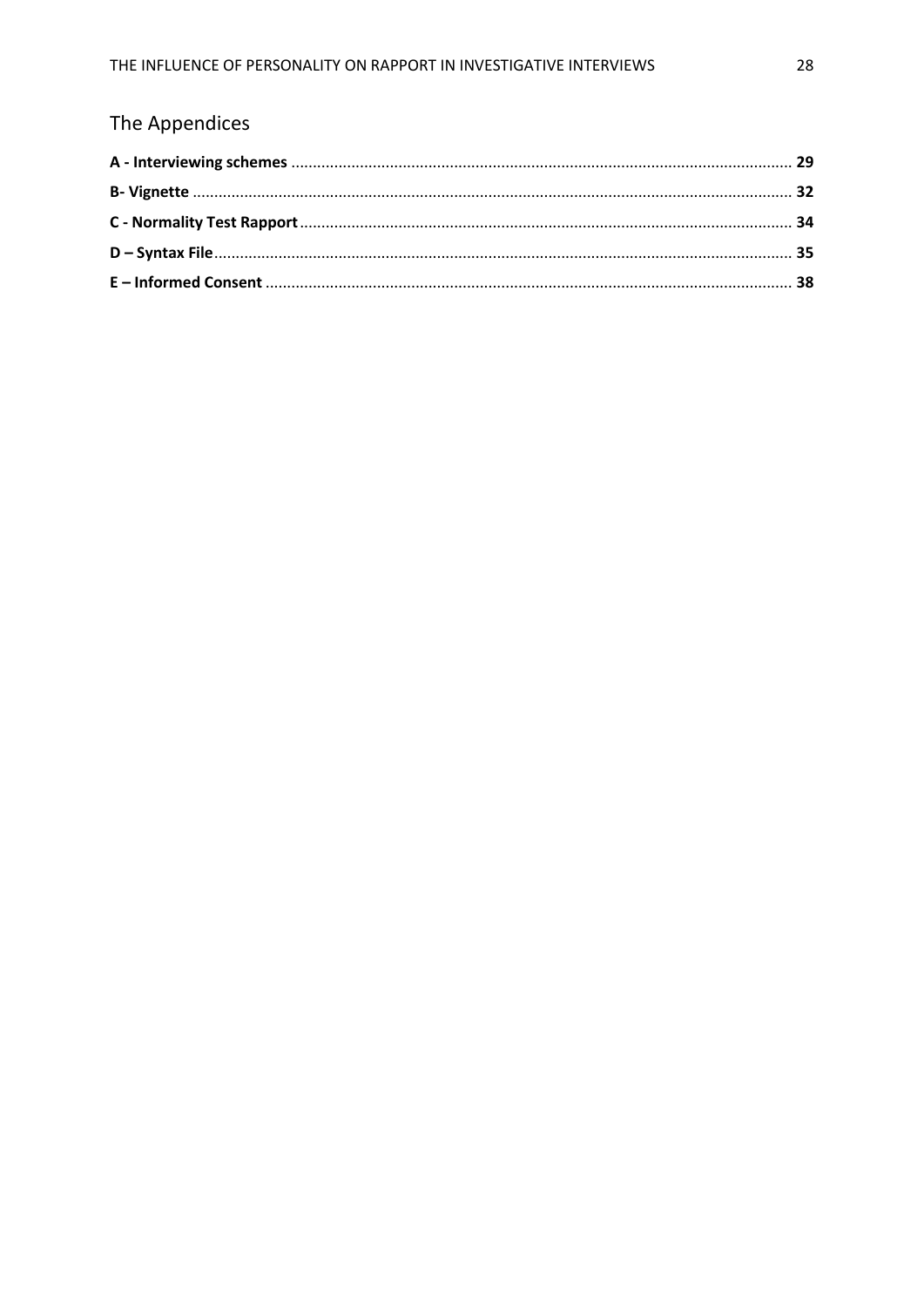### **Appendix A – Interviewing Schemes**

### **1.1 Introduction: Information-gathering approach**

Hello, my name is NAME and I'll be conducting your interview today. Can I ask how you would like me to refer to you during this interview? OK, well please feel free to call me NAME. Now [participant's name ], before we start talking about the events in question, I just want to go over some ground rules and guidelines for the interview today, alright? I want to let you know that this interview is being audio and video recorded. That is just for your protection and for mine, so that we get an exact record of what is said today, OK? Because we will need to transcribe these videos and also just for common courtesy, we're going to do our best to not interrupt each other. So, when you're talking I'm not going to interrupt you and I hope you can do the same for me. However, if throughout the interview you have any questions at all, please feel free to ask me. Also, if I ask you to repeat something, or ask some similar questions, it's because want to make sure I am as thorough as possible and get all the correct information. OK, just so we are on the same page, I will be interviewing you about the events in the café where a woman has had her phone stolen. The primary purpose of this interview is to obtain as much information as possible. So during this interview, it is important that you tell me everything without editing anything out and giving as much detail as possible. This is important because I wasn't there, so I don't know what happened, and I want you to have the chance to give your side of the story. OK, so we'll begin the interview now.

1.1.1 Interview questions

- Please tell me in as much details as possible about everything that happened in the cafe?

- Is there anything else you can tell me about what happened in the café from your point of view?

- Please describe to me in as much detail as possible what you saw in the cafe?

- Tell me how you felt during your time in the cafe.

Now I will ask you some more specific questions. You may have already answered them, but if that is the case, please answer them again.

- Can you explain why you turned to walk away from my two colleagues that arrested you?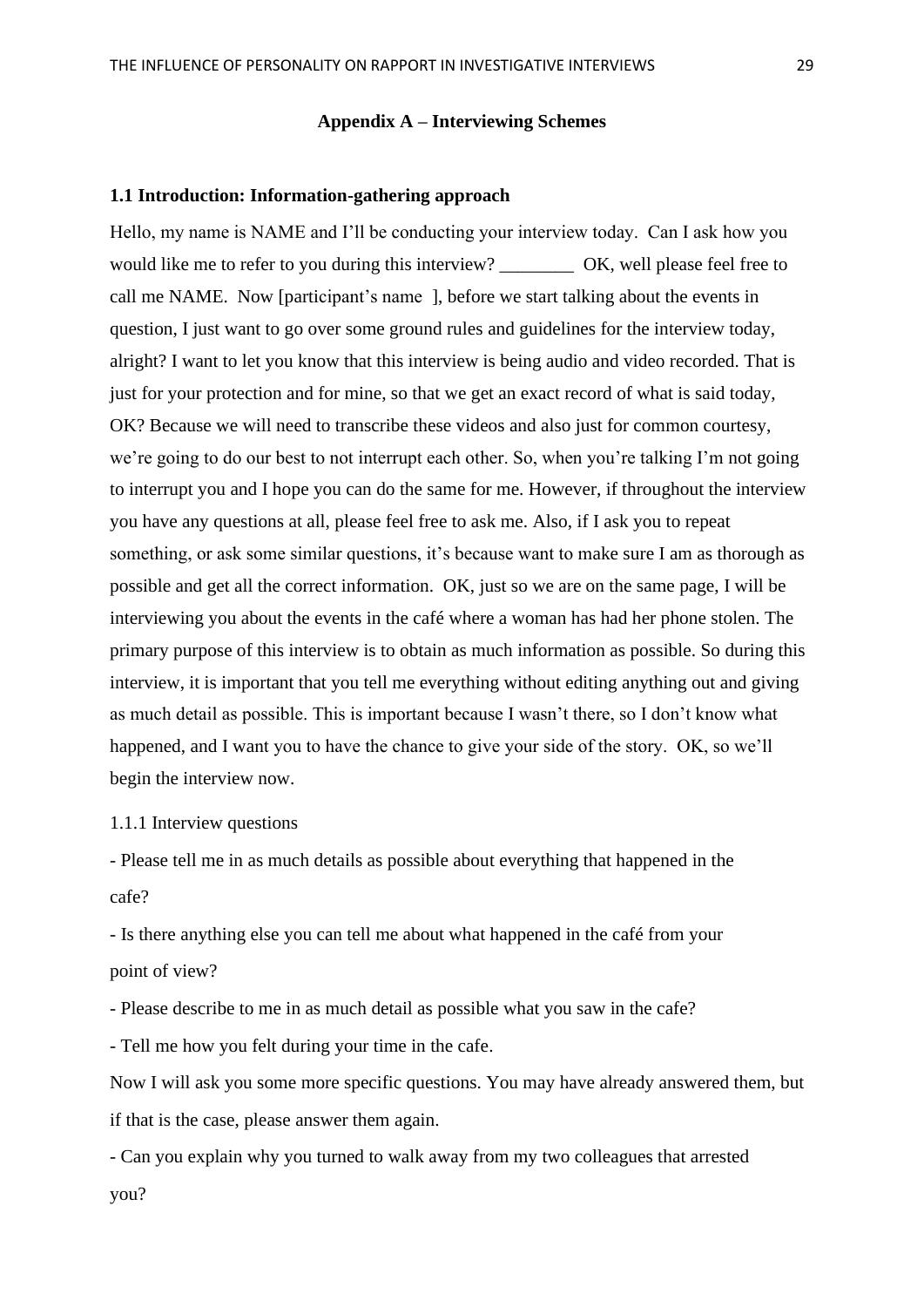- We have an eyewitness who says that they saw you standing around where the phone was. Can you tell me what you were doing there?

- We have a second eyewitness who says he saw you acting strangely when talking to your friend. Can you explain why this man may have considered your behavior suspicious?

- Is there anything else you can tell us that might help us to understand what happened at the café?

[After questioning]. Thank you very much. I have all the information we need for now. You can please stay on the call the researcher will rejoin the conversation.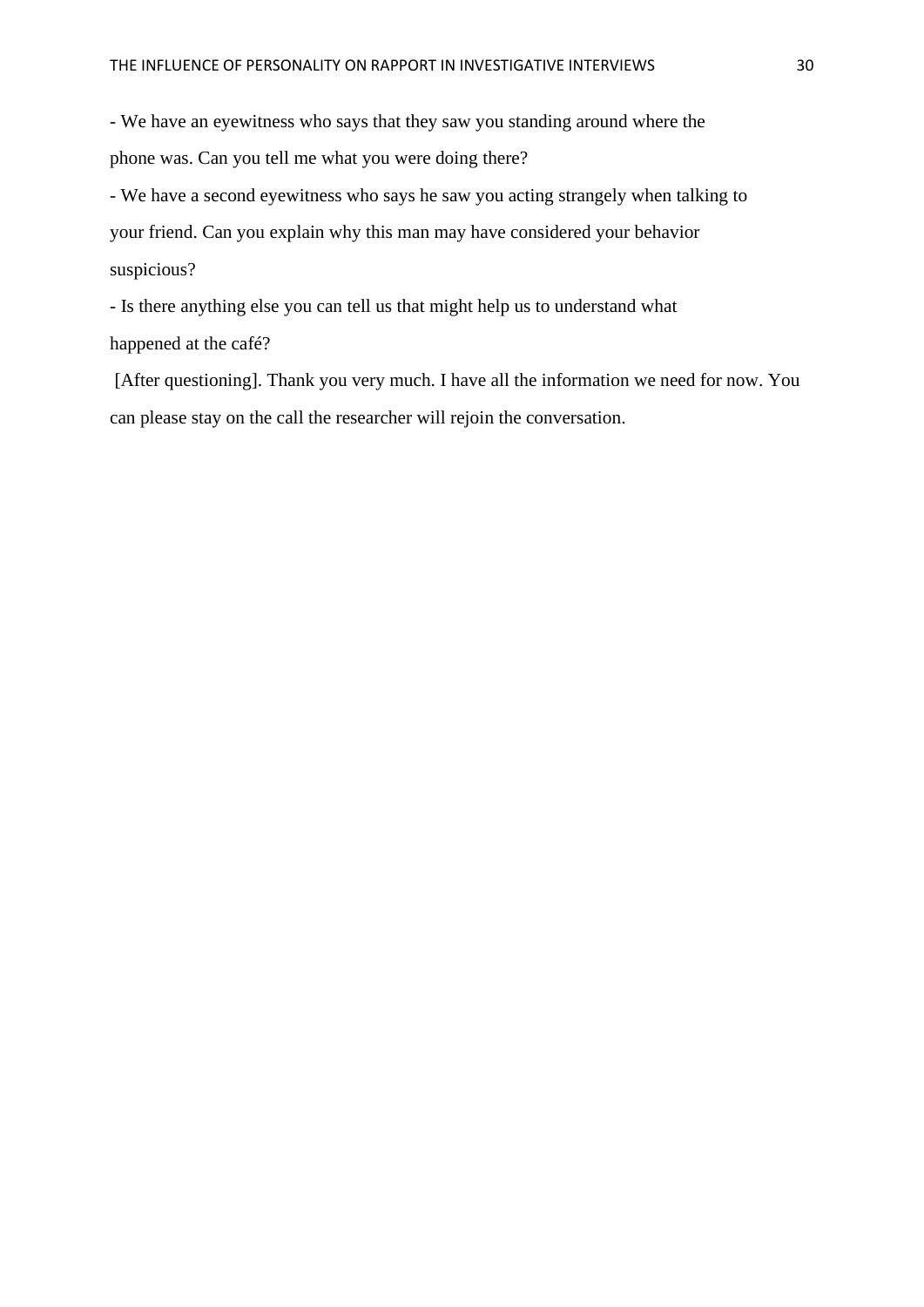#### **1.2 Introduction: Accusatory-interrogation method**

I need to talk with you about the theft of a phone at the cafe. I am certain that you stole that phone. This is a problem because it cost the owner a lot of money and has a lot of her sentimental/ private photos on it, and some data she won't be able to get back. Now, I am sure you didn't mean any harm when you took her phone. I'm sure we would all be tempted to take a phone if it was just left lying out in the open like that. A lot of people probably would have done the same thing. But I hope you can see why this is a problem.

### 1.2.1 Interview questions

- Please tell me in as much details as possible about everything that happened in the cafe?

- Is there anything else you can tell me about what happened in the café from your point of view?

- Please describe to me in as much detail as possible what you saw in the cafe?

- Tell me how you felt during your time in the cafe.

Now I will ask you some more specific questions. You may have already answered them, but if that is the case, please answer them again.

- Can you explain why you turned to walk away from my two colleagues that arrested you?

- We have an eyewitness who says that they saw you standing around where the phone was. Can you tell me what you were doing there?

- We have a second eyewitness who says he saw you acting strangely when talking to your friend. Can you explain why this man may have considered your behavior suspicious?

- Is there anything else you can tell us that might help us to understand what happened at the café?

[After questioning]. Thank you very much. I have all the information we need for now. You can please stay on the call the researcher will rejoin the conversation.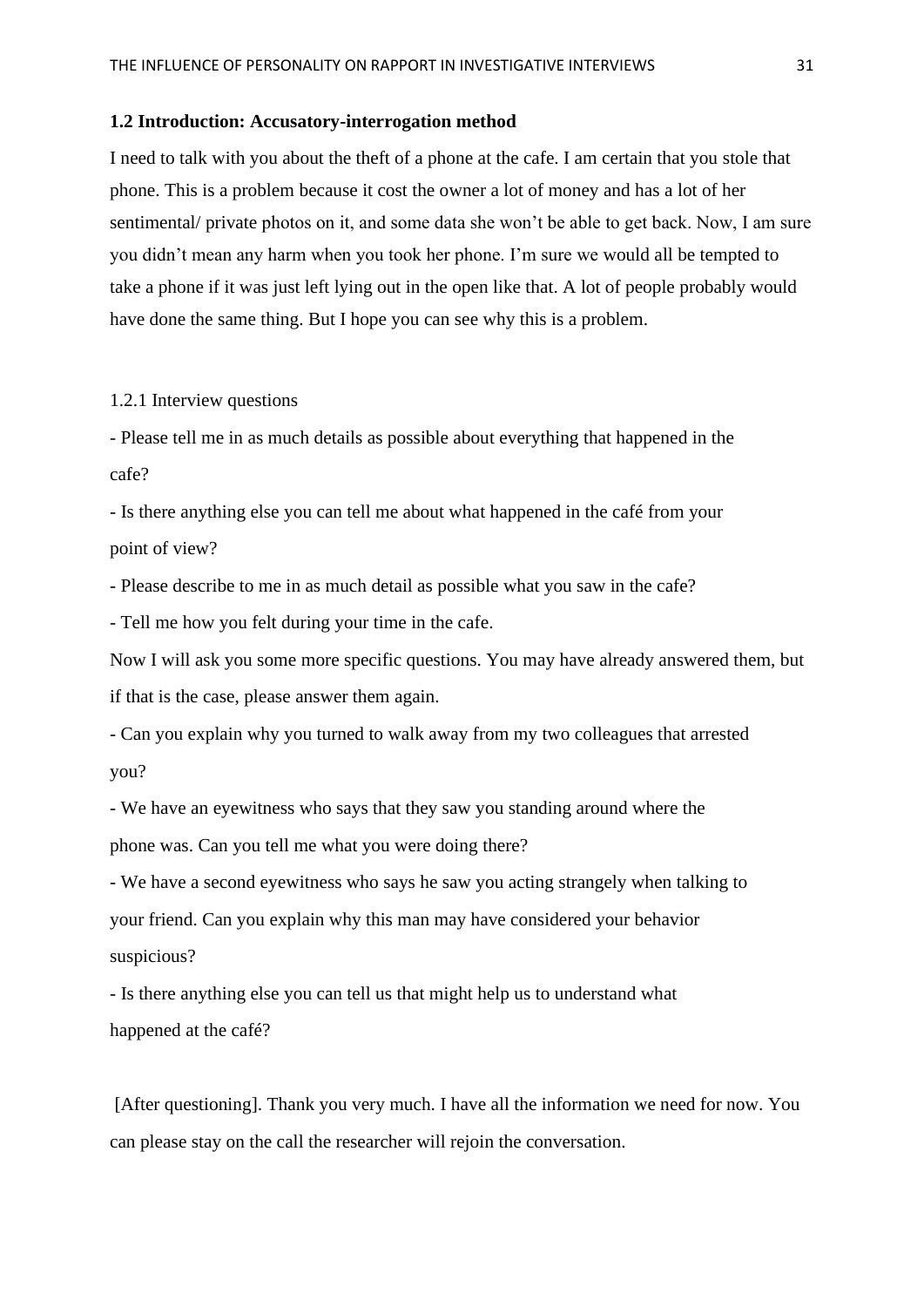# **Appendix B - Vignette**

# **Vignette - iPhone stealing**

At 10:00 you arrive at a local cafe and are looking forward to meeting a friend at 10:30.

Since you still have 30 minutes to kill, you are sitting at a corner table and playing candy crush on your phone. While looking around you see an open red handbag on a black table close to the toilets, with a brand new iPhone half lying out of it. You thought about getting that exact phone a while ago and started staring at the new iPhone in the bag.

You remember standing in the Apple store the other day, weighing if you could afford the shiny, white phone with this new amazing camera. You still feel angry when you think about how you were staring at the price tag and realizing that you could not afford it. Your eyes go down to your own phone which has had a really bad broken screen for a few months now which you've never been able to get repaired.

You start looking around to see if someone is around who owns the handbag.

At the far end of the café you see a family of two parents and two small children eating together, but they seem entirely occupied with each other and their food. There is also a workman in dirty clothes leaning against the serving counter slowly drinking coffee and chatting to the server. They also seem quite engrossed with each other.

Since you are almost alone in the cafe and all the other people seem occupied by their breakfast and conversations, you decide to stand up and walk towards the expensive red handbag .

The black table is only about 5 meters away, but it feels much further due to the nerves. You still try not to bring any attention towards yourself and you constantly check if someone is looking at you.

\* BUMP \* A woman with big brown glasses suddenly bumps into you. You startle and you feel your heartbeat going \* THUMP THUMP THUMP \* bumping out of your chest. The woman apologizes, smiles at you, then continues her walk. You have no idea how you managed to miss her when you were looking around. You take a deep breath and reach the table.

As you are standing in front of the table, you take a last look around to check if anyone is looking at you. The workman is walking straight towards the toilet which is right next to where you are standing, so you wait a few seconds until he passes. Up close he is a tall blond man, with an unshaven face but not a full beard. He is wearing high visibility clothing with a logo on the left chest, but you can't see what it looks like.

Once he enters the bathroom you quickly grab the iPhone out of the handbag and put it into the left pocket of your trousers . Your heart goes \* BOOM BOOM BOOM \*. You quickly walk back to your corner table and sit down with shaking hands. You wait another five minutes until your friend, Peter, finally arrives and simply hope that this will make you less suspicious.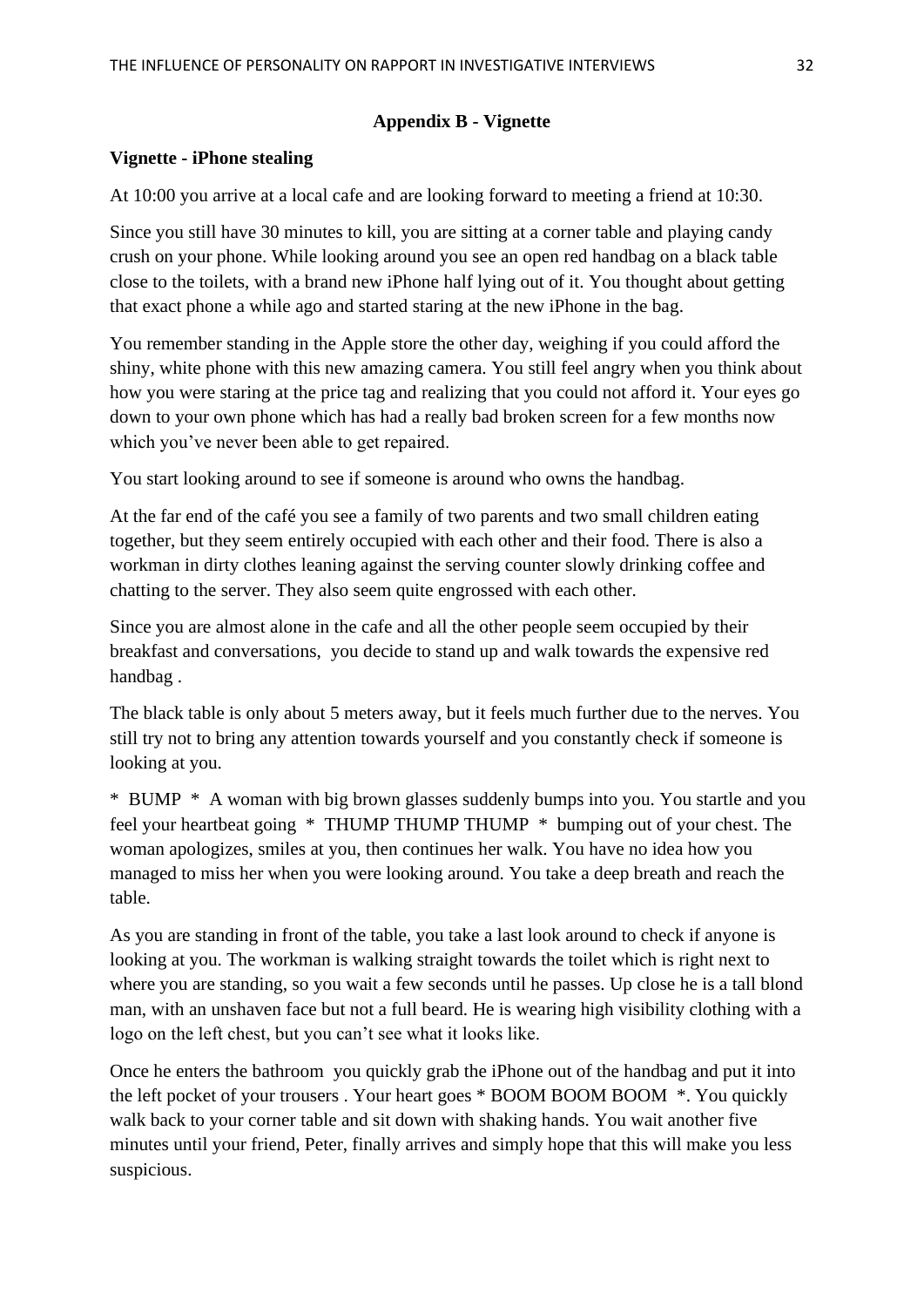During the whole meeting you cannot think of anything else as the phone in your pocket and you put your hands in your pocket just to touch it several times. It's got a cold touch to it. Your friend seems to notice that your mind is somewhere else and asks several times, if something was up. " Is everything alright? " You nod.

Suddenly, the owner of the handback returns . A middle aged woman with black hair, in an expensive black jacket, and designer jeans. She picks up her bag, pays at the counter and walks away. A minute or two later and you see her heading back toward the café through the window. You decide to tell Peter that you do not feel well and to leave. Both of you get up and hug goodbye. When leaving the cafe you feel suddenly relieved \* Puh \* and take a deep breath of fresh air.

You decide to head straight home to work out how to access the phone and see two policemen heading towards you. You walk the other way and quickly dispose of the phone in a bin.

"You! You are under arrest for stealing a phone"

is the last thing you can hear them say, before they take you to the police station. You're shocked. You decide that you will not confess to the crime and immediately start thinking of ways to explain what happened so that you do not get in trouble.

[END]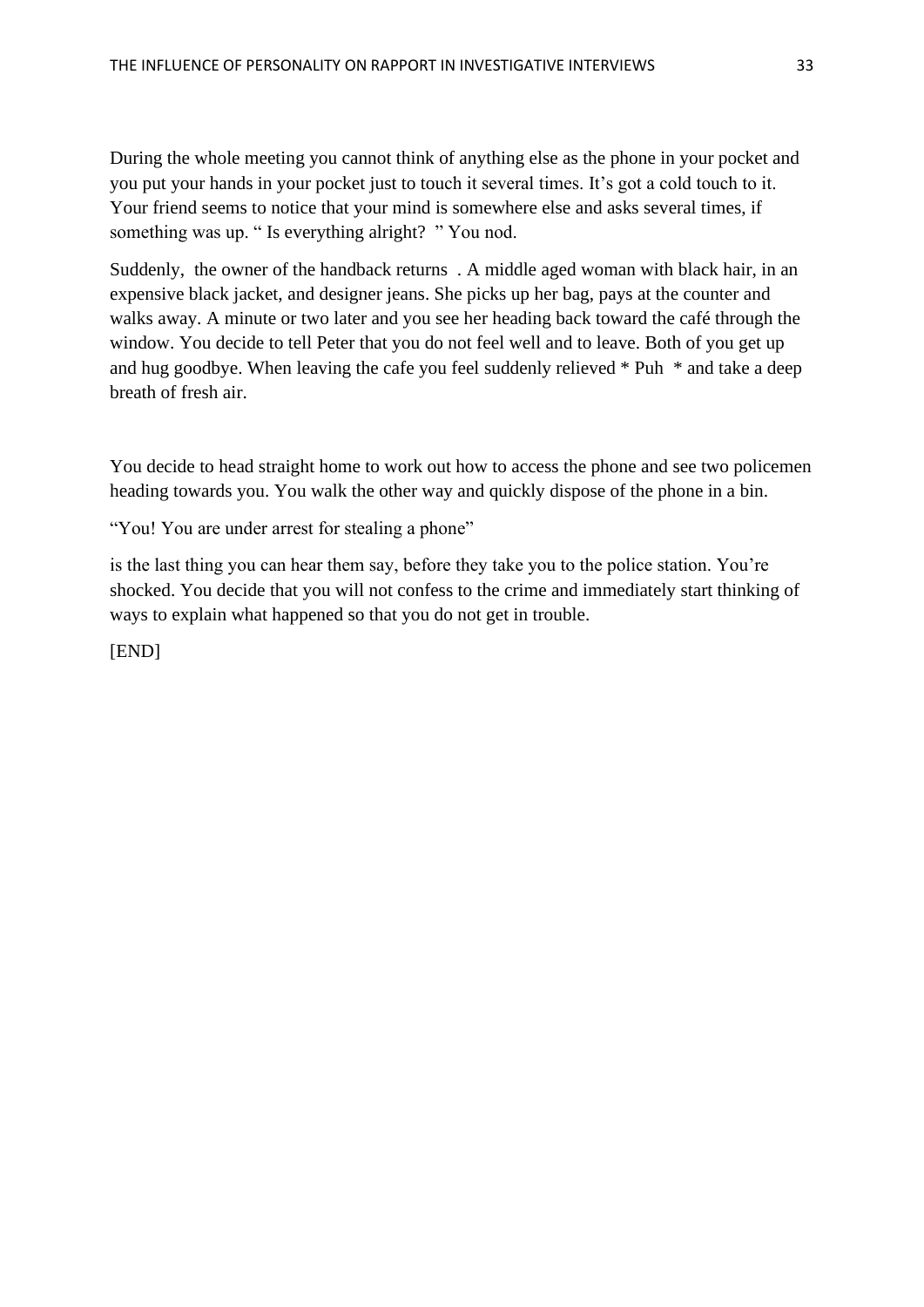

**Appendix C – Normality Test for Rapport**

*Figure 3.* Total Rapport plotted in a Histogram.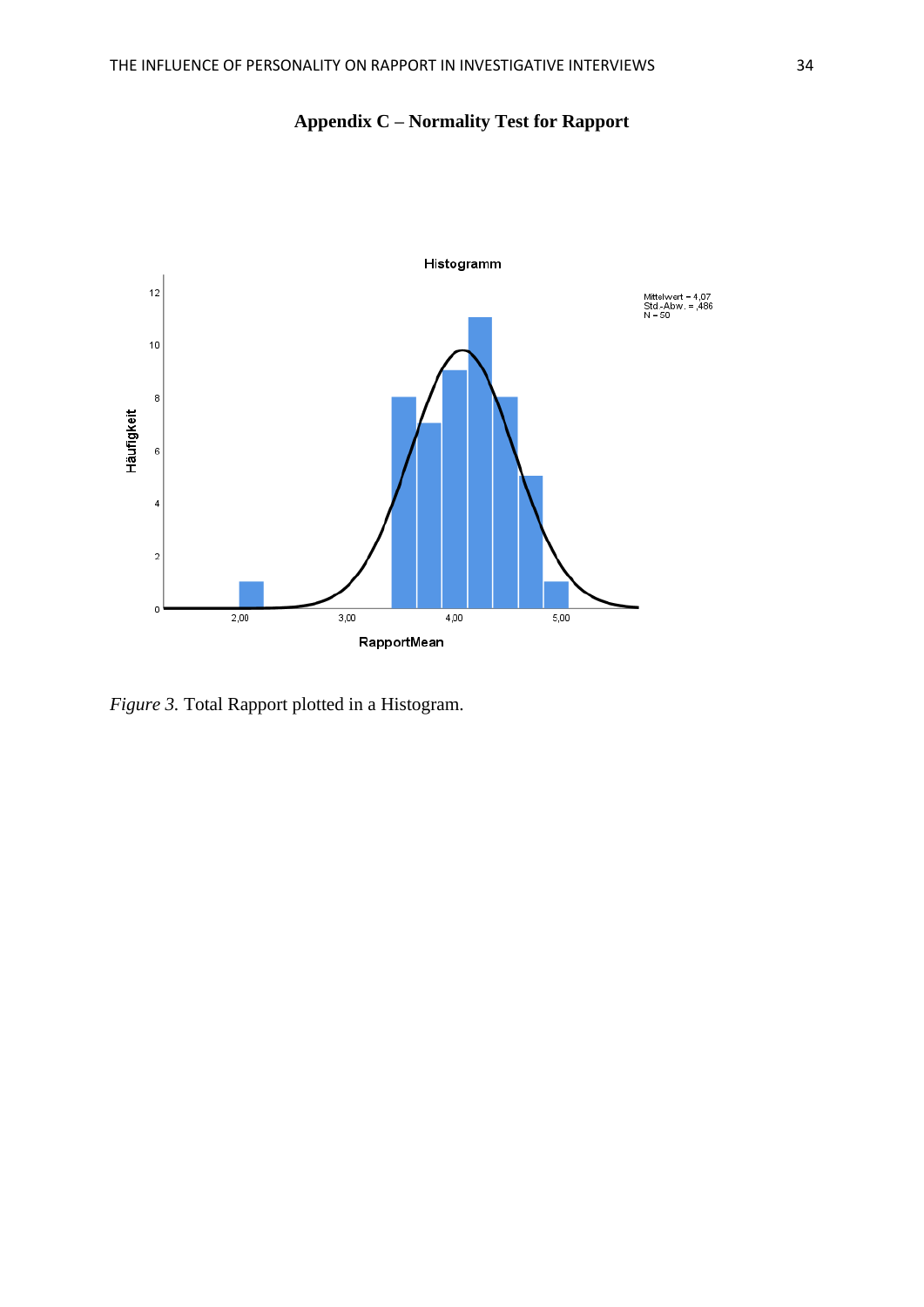# **Appendix D - Syntax File**

### COMPUTE RAPPORT VARIABLE

COMPUTE Rapport=Q1\_RaTr + Q2\_RaEx + Q4\_RaCu + Q3\_RaTr + Q5\_RaEx + Q6\_RaTr + Q7\_RaCu + Q8\_RaAt + Q9\_RaCom + Q10\_RaTr + Q11\_RaEx + Q12\_RaEx + Q13\_RaAt + Q14\_RaFl + Q15\_RaFl + Q16\_RaCu + Q17\_RaCom + Q18\_RaAt + Q19\_RaFl + Q20\_RaAt + Q21\_RaCom. EXECUTE.

### COMPUTE VARIABLE FOR PERSONALITY TRAITS

COMPUTE NewNeuro=NeuRev + Neu. EXECUTE.

COMPUTE NewCon=Con + ConRev. EXECUTE.

COMPUTE NewAgr=Agr + AgrRev. EXECUTE.

COMPUTE NewExt=ExtRev + Ext. EXECUTE.

COMPUTE NewOpe=Ope + OpeRev. EXECUTE.

### RELIABILITY OF RAPPORT QUESTIONNAIRE

RELIABILITY/VARIABLES=Q1\_RaTr Q2\_RaEx Q3\_RaTr Q4\_RaCu Q5\_RaEx Q6\_RaTr Q7\_RaCu Q8\_RaAt Q9\_RaCom Q10\_RaTr Q11\_RaEx Q12\_RaEx Q13\_RaAt Q14\_RaFl Q15\_RaFl Q16\_RaCu Q17\_RaCom Q18\_RaAt Q19\_RaFl Q20\_RaAt Q21\_RaCom /SCALE('ALL VARIABLES') ALL /MODEL=ALPHA.

# RELIABILITY FOR THE PERSONALITY TRAITS

RELIABILITY /VARIABLES=ExtRev Ext /SCALE('ALL VARIABLES') ALL /MODEL=ALPHA.

RELIABILITY /VARIABLES=Agr AgrRev /SCALE('ALL VARIABLES') ALL /MODEL=ALPHA.

RELIABILITY /VARIABLES=ConRev Con /SCALE('ALL VARIABLES') ALL /MODEL=ALPHA.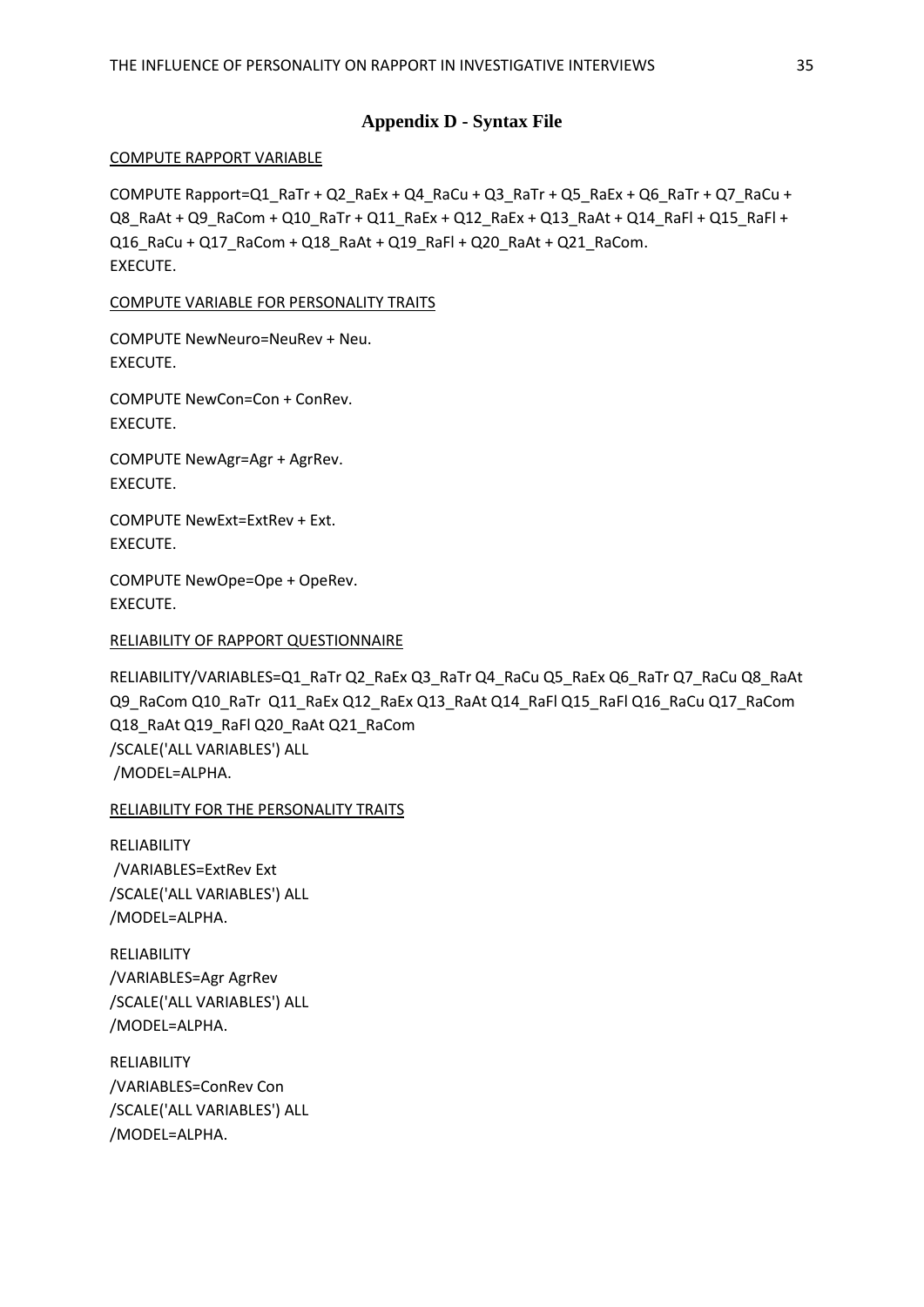RELIABILITY /VARIABLES=OpeRev Ope /SCALE('ALL VARIABLES') ALL /MODEL=ALPHA.

RELIABILITY /VARIABLES=Neu NeuRev /SCALE('ALL VARIABLES') ALL /MODEL=ALPHA.

### **Test for randomization of traits**

T-TEST GROUPS=IntStyle(0 1) /MISSING=ANALYSIS /VARIABLES=NewNeuro NewCon NewAgr NewExt NewOpe /CRITERIA=CI(.95).

#### **Median and Percentiles for age**

FREQUENCIES VARIABLES=Age /NTILES=4 /PERCENTILES=25.0 75.0 /STATISTICS=MEDIAN /ORDER=ANALYSIS.

# **T test for differences in conditions**

T-TEST GROUPS=IntStyle(0 1) /MISSING=ANALYSIS /VARIABLES=Rapport3 /CRITERIA=CI(.95).

### **Test for normality**

EXAMINE VARIABLES=Rapport /PLOT BOXPLOT STEMLEAF HISTOGRAM NPPLOT /COMPARE GROUPS /STATISTICS DESCRIPTIVES /CINTERVAL 95 /MISSING LISTWISE /NOTOTAL.

### **Plot simple slope for agreeableness**

DATA LIST FREE/ IntStyle NewAgr Rapport . BEGIN DATA. ,0000 5,7591 34,3079 1,0000 5,7591 46,6340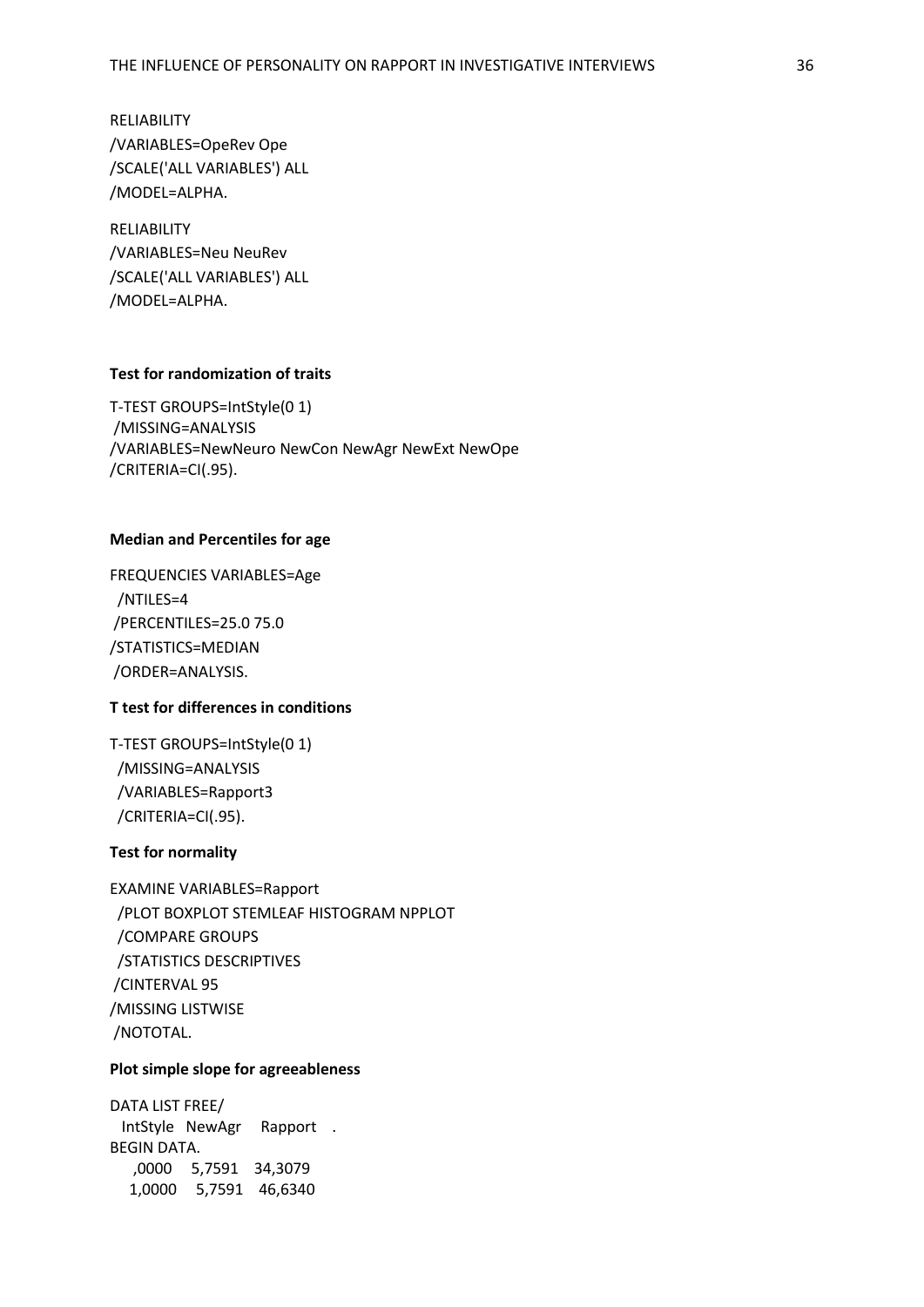,0000 7,2200 36,5082 1,0000 7,2200 43,2690 ,0000 8,6809 38,7085 1,0000 8,6809 39,9040 END DATA. GRAPH/SCATTERPLOT= NewAgr WITH Rapport BY IntStyle .

### **Excluding Outliers**

USE ALL. COMPUTE filter\_\$=(RapportMean >= 3). VARIABLE LABELS filter\_\$ 'RapportMean >= 3 (FILTER)'. VALUE LABELS filter\_\$ 0 'Not Selected' 1 'Selected'. FORMATS filter\_\$ (f1.0). FILTER BY filter \$. EXECUTE.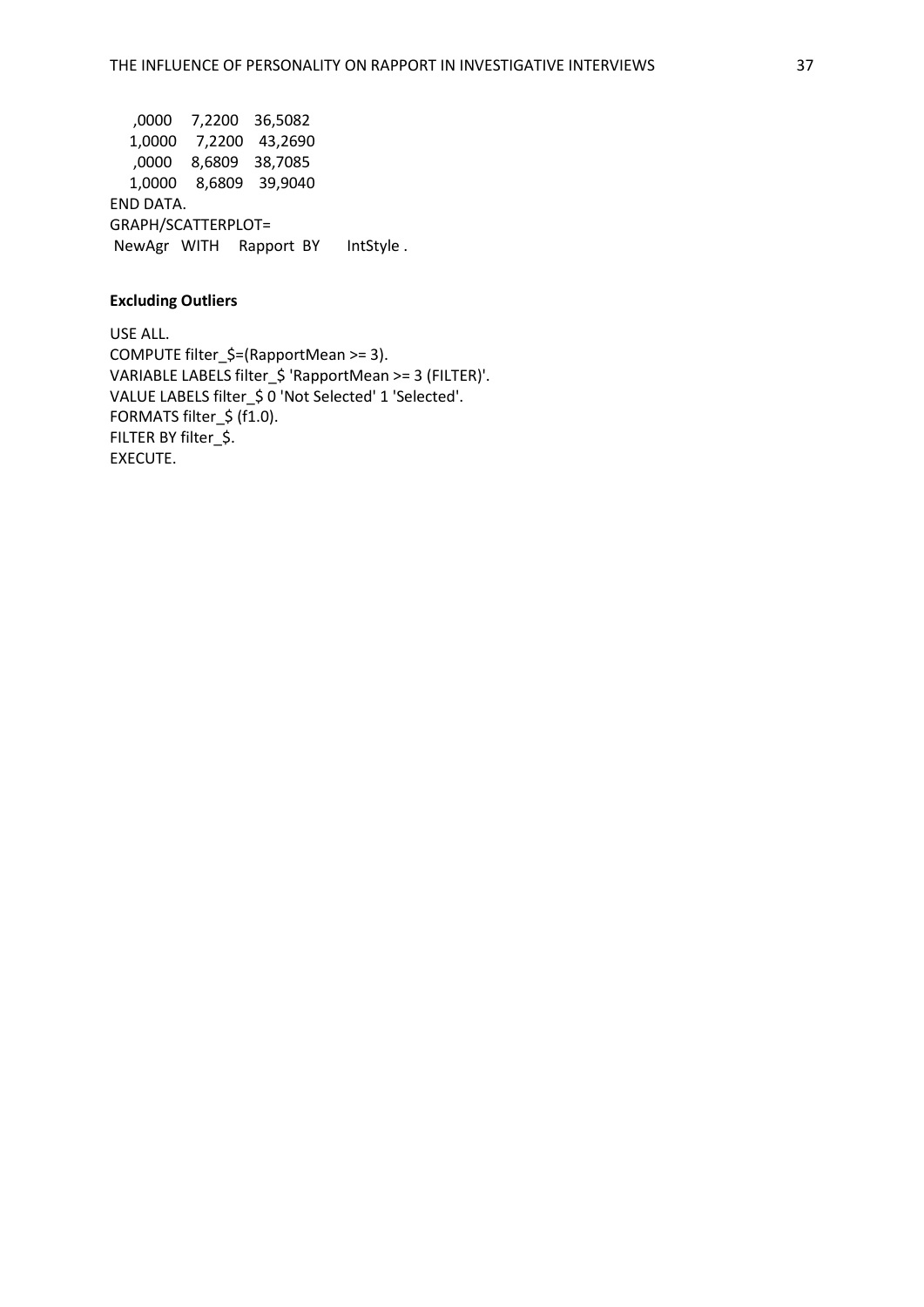### **Appendix E - Informed consent**

| Please tick the appropriate boxes                                                                                                                                                                                                                | Yes    | No. |
|--------------------------------------------------------------------------------------------------------------------------------------------------------------------------------------------------------------------------------------------------|--------|-----|
| Taking part in the study                                                                                                                                                                                                                         |        |     |
| I have read and understood the study information dated [DD/MM/YYYY], or it has been read to me. I<br>have been able to ask questions about the study and my questions have been answered to my<br>satisfaction.                                  | $\Box$ | П   |
| I consent voluntarily to be a participant in this study and understand that I can refuse to answer<br>questions and I can withdraw from the study at any time, without having to give a reason.                                                  | $\Box$ | П   |
| I understand that taking part in the study involves answering questionnaires completed by the<br>participant and taking part in an online interview.                                                                                             | $\Box$ | П   |
| I understand that the information I provide will only be used for the purposes of this study. It will be<br>analysed and elaborated on in the reports written by the researchers. There will be no secondary use<br>of the provided information. | $\Box$ | П   |
| I understand that personal information collected about me that can identify me will not be shared<br>beyond the study team.                                                                                                                      | $\Box$ | П   |

**Signatures:**

| Name Participant | Signature | Date |
|------------------|-----------|------|

I have accurately read out the information sheet to the potential participants and, to the best of my ability, ensured that the participant understands what they are freely consenting.



### **Study contact details:**

Melissa Gencsoy: [m.gencsoy@student.utwente.nl](mailto:m.gencsoy@student.utwente.nl)

Sophia Rieken: [s.e.a.rieken@student.utwente.nl](mailto:s.e.a.rieken@student.utwente.nl)

Jordan: j.e.k.raß@student.utwente.nl

# **Contact Information for Questions about Your Rights as a Research Participant**

If you have questions about your rights as a research participant, or wish to obtain information, ask questions, or discuss any concerns about this study with someone other than the researcher(s), please contact the Secretary of the Ethics Committee of the Faculty of Behavioural, Management and Social Sciences at the University of Twente by [ethicscommittee-bms@utwente.nl](mailto:ethicscommittee-bms@utwente.nl)

### **Information Sheet**